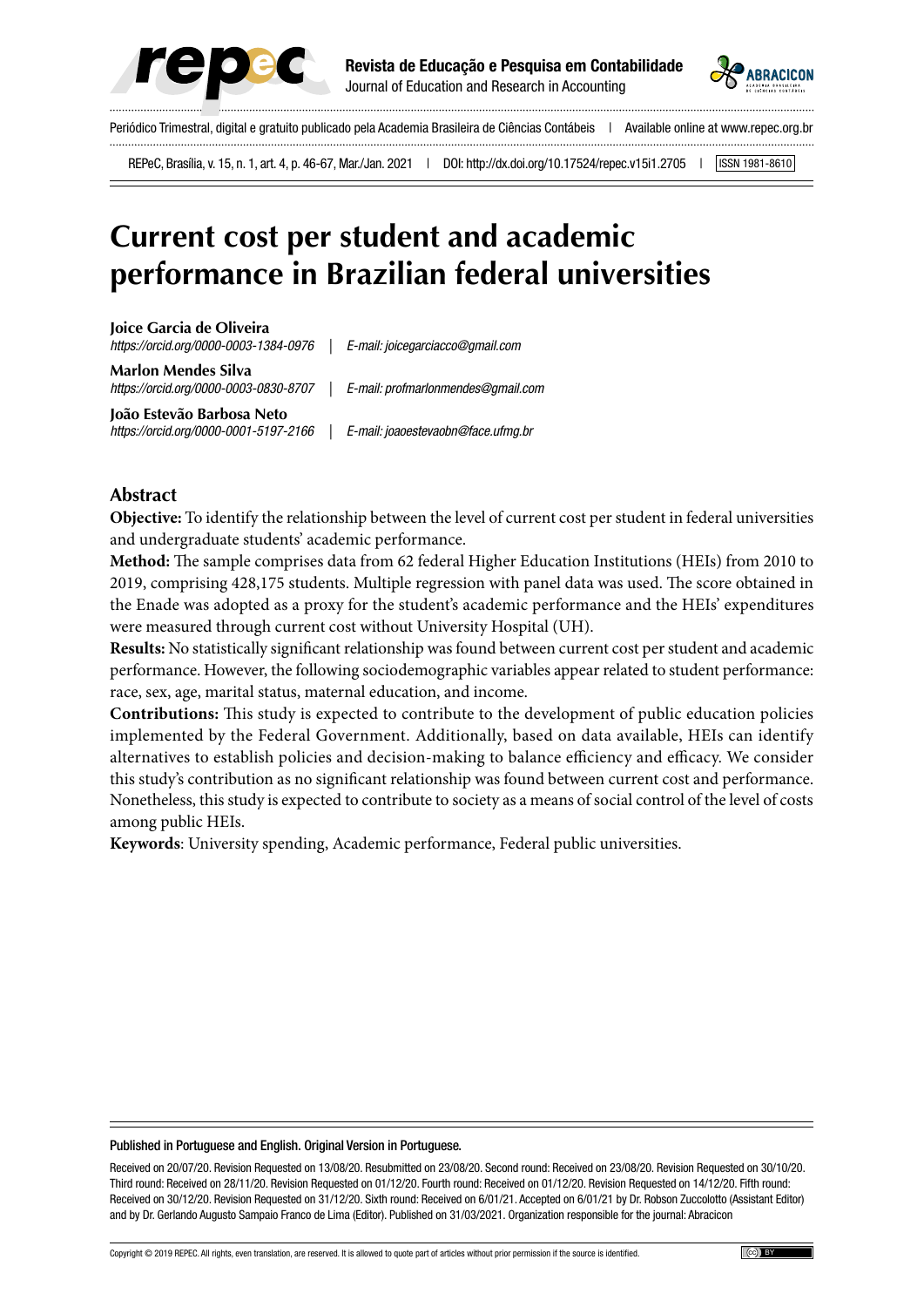

## **1. Introduction**

Investment in human assets is paramount for a country's economy. Among the aspects to be invested in human assets is formal education; the higher an individual's education, the more one contributes to economic performance (Schultz, 1960). Such contribution may occur through increased individual productivity or greater chances for individuals to ascend socially (Lins, 2013).

Regarding the Brazilian educational context, Law No. 9,394/96, known as *Lei das Diretrizes e Bases da Educação Nacional* [Law of Guidelines and Bases of National Education], provides in Art. 21 that school education is composed of early childhood education, primary education (including middle school), high school, and higher education. In the last decades, the latter has expanded and gained prominence. According to the 2017 Higher Education Census, conducted by the National Institute of Educational Studies and Research Anísio Teixeira (Inep), private higher education institutions grew 53.1% between 2007 and 2017, while public higher education grew 41.7% in the same period.

Higher education is intended to: i) promote development and scientific studies; ii) train individuals and grant degrees in the most diverse fields; iii) encourage scientific research and investigation; iv) promote the dissemination of knowledge; and v) awaken a desire for constant improvement (Law No. 9,394/96, Art. 43). However, for all these goals to be achieved, the government needs to invest resources in public universities.

One way to determine whether resources invested in universities were efficiently implemented is to analyze students' academic performance. Previous studies discuss the impact of resources on education, especially in primary education. However, this topic is seldom explored among higher education institutions, while results diverge, considering that the relationship between institutional expenditure and student performance is complex (Pike, Smart, Kuh& Hayek, 2006; Dahlvig, Dahlvig & Chatriand, 2020).

According to Hedges, Laine, and Greenwald (1994), universities' expenditure was ignored by the literature as a factor determining students' academic performance. Currently, international studies include the level of resources available for universities as an explanatory variable for student performance (Pike *et al*., 2006; Webber &Ehrenberg, 2010; Pike, Kuh, McCormick, Ethington & Smart, 2011; Powell, Gilleland & Pearson, 2012; Rutherford & Rabovsky, 2014; Hong & Zimmer, 2016; Dahlvig *et al*., 2020).

There is not a consensus in the Brazilian context regarding a direct relationship between educational expenditure and academic performance in higher education. However, there is an indirect positive relationship between the quality of an institution's infrastructure and student performance, considering that the resources invested in a university are essential to improve its physical capital (Barbosa, Freire & , 2011; Ferreira, 2015; Lemos& Miranda, 2015).

In this sense, considering the scarcity of resources available to federal universities and the need of these institutions to fulfill their educational goals, this study aimed to identify the relationship between current cost per student in federal universities and undergraduate student performance.

A university is a social institution and, therefore, expresses the structure and way of functioning of the society as a whole (Chauí, 2003). Hence, this study is justified because it addresses the resources applied in teaching institutions and their reflexes on academic performance and society by verifying whether institutions with higher levels of resources effectively present higher performance. According to Dahlvig *et al*. (2020), institutional choices concerning the investment of resources are correlated to undergraduate students' success and persistence. Additionally, studies analyzing the relationship between how universities spend their resources and how these impact students' trajectory reveal this is a relevant topic considering these institutions' responsibility (Dahlvig *et al*., 2020). Therefore, this study's relevance lies in investigating whether federal universities correctly manage their resources to promote student academic performance.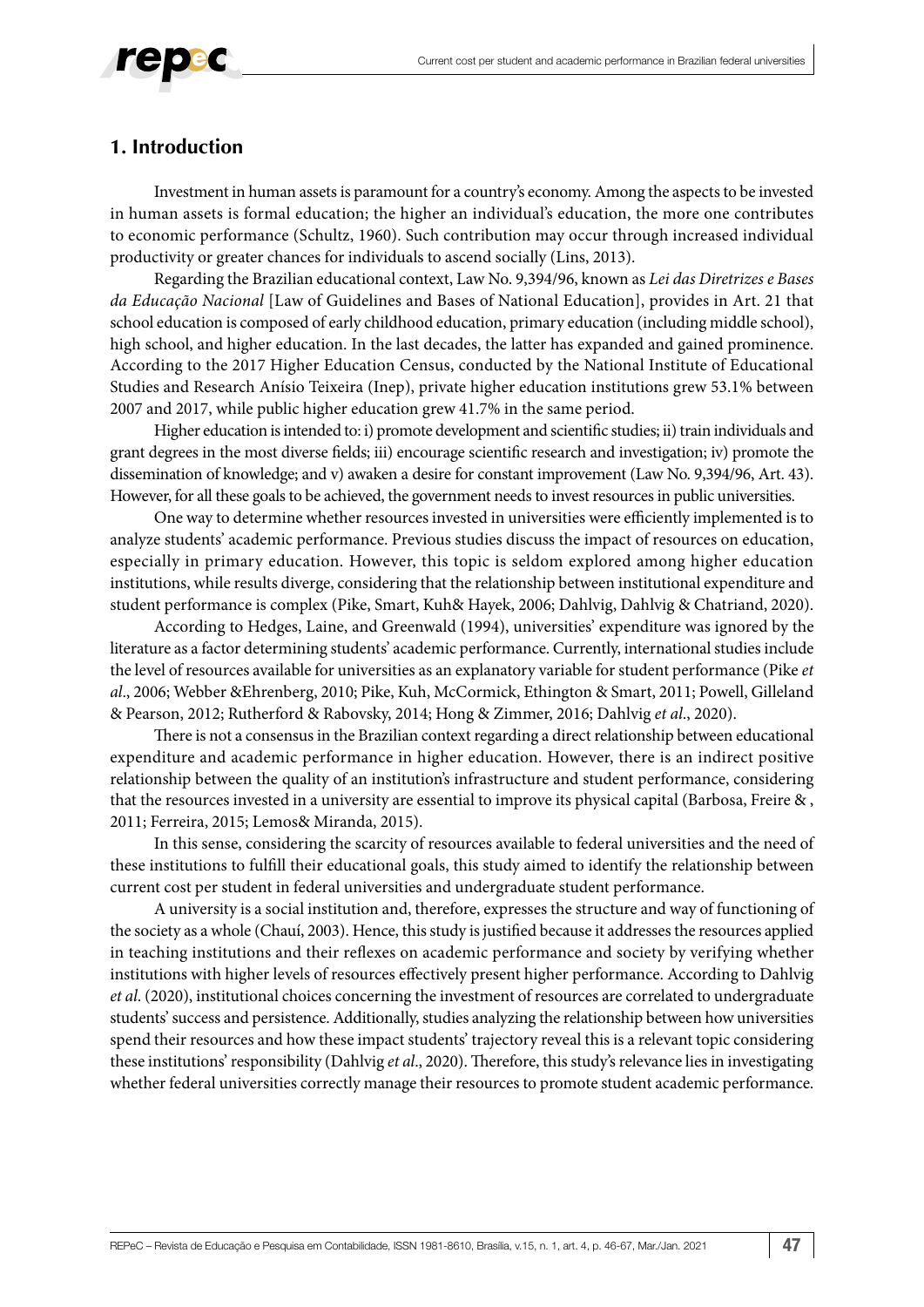

This study's results are expected to contribute to the development of public education policies on the part of the Federal Government, considering that great effort is expected from these institutions to manage increased resources properly. Additionally, public higher education institutions themselves can identify ways to establish policies and decision-making intended to balance efficiency and efficacy, according to the amount of resources available (Dahlvig *et al*., 2020). Additionally, this study is expected to contribute to society as a means to control and supervise Brazilian public higher education institutions' level of expenditure.

## **2. Literature Review**

## **2.1 Academic performance and higher education institutions' expenditure**

Academic performance can be defined as an assessment of students' performance and development; that is, it is an analysis method that enables appraising how well students achieve academic goals (Braga & Franco, 2004).

In Brazil, measures such as the institution's **Índice** *Geral de Cursos Avaliados (IGC)* **[General Index of Courses] and** *Taxa de Sucesso na Graduação (TSG)* [Undergraduate Success Rate], both at an institutional level or yet, the *Conceito Preliminar de Curso (CPC)* **[Preliminary Program Concept] at the level of specific programs, are intended to assess the quality of higher teaching institutions** (INEP, 2020). Another measure of student performance and institutional performance is the *Exame Nacional de Desempenho dos Estudantes (Enade)* [National Student Performance Exam].

At the national level, the *Sistema Nacional de Avaliação da Educação Superior (Sinaes)* [National Higher Education Assessment System] is intended to assess the quality of education. It annually implements the Enade to assess students according to their respective programs› curricular guidelines (Law No. 10.861/2004). Enade is intended to measure different fields of knowledge by performing triennial evaluations. This examination's objective is to assess specific knowledge regarding the programs' fields, as well as knowledge from other general training fields. The exam includes a questionnaire asking students about their impressions regarding the test, student profile, and a questionnaire directed to the programs' coordinator, intending to assess, among other aspects, whether the program is aligned to its pedagogical project (Law No. 10.861/2004).

Student performance accrues from various aspects directly or indirectly linked to the students' characteristics. The primary aspects influencing student performance include: i) aspects related to the students' individual characteristics such as intelligence, skills, and competence; ii) sociodemographic factors such as age, sex, family income, and whether previous education was obtained from public or private institutions; iii) aspects linked to the university's infrastructure like the quality of the library's collection, and access to the Internet; iv) aspects concerning the quality of teaching such as the faculty members' academic qualification, updated knowledge, and different teaching techniques (Magalhães & Andrade, 2006; Araújo, Camargos, Camargos & Dias, 2013; Miranda, Lemos, Pimenta& Ferreira, 2015).

For a university to maintain an appropriate infrastructure and a qualified faculty body over the years, higher levels of public expenditure with higher education are required. A lack of this increase may result in universities' inferior overall performance and an excessive number of students per classroom. Additionally, students' poor performance also impacts the continuity of programs, possibly leading students to drop out of the program or delay studies, resulting in a feeling of frustration (Fagundes, Luce & Espinar, 2014).

The Brazilian Higher Education Census (INEP, 2017) shows that the offering of graduate programs among federal public universities by 7% from 2014 to 2016. Such a fact highlights the importance of investing in these institutions to maintain the number and quality of programs and student performance.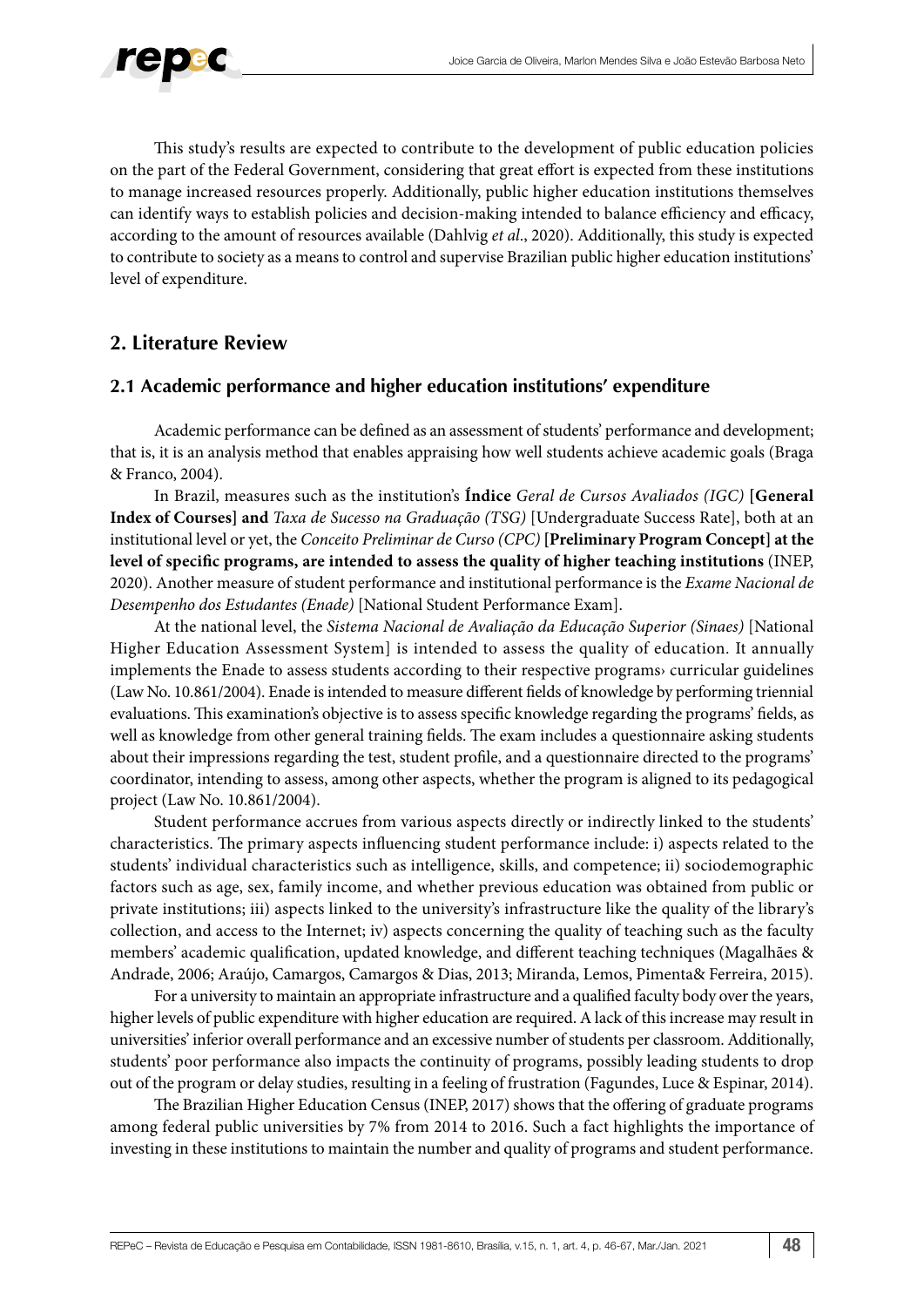

Data regarding the level of expenditure of Brazilian public universities presented by the World Bank (2017) indicate that students from public universities cost two to three times more than students in private universities. Data provided by the "*Revisão das Despesas Públicas"* [Public Expenditure Review] report shows that from 2013 to 2015, the annual average cost per student in profit and non-profit private universities was approximately R\$12,600 and R\$14,850, respectively. This report also shows an average of R\$40,900 among federal universities. This cost among state universities was R\$32,200, while the cost per student in federal institutes was approximately R\$27,850. The report also indicates a possibility of limiting the cost per student at the level of expenditure of the most efficient Brazilian universities (Banco Mundial, 2017).

However, public higher education institutions may have expenses that do not apply to private institutions, such as inactive personnel or university hospitals, among others. Additionally, public universities implement research activities, an expense most private universities do not have. According to Moura (2019), more than 95% of the Brazilian scientific production in international centers is performed by public universities. Hence, comparing cost per student within the same group of institutions seems more coherent.

HEIs include several processes that use different resources to fulfill their purposes. These resources are used with material for use and consumption, infrastructure, and labor costs, resulting in knowledge in professional training and scientific and technological production (Reis & Reis, 2013). Therefore, to fulfill its purpose, a higher education institution needs an organizational structure, investments, and maintenance aligned to good resource management to ensure its sustainably and attain academic, economic, and social goals (Reis & Reis, 2013).

Additionally, the resources of public higher education institutions are financed by society through taxes. Hence, the managers of HEIs have the responsibility to allocate resources efficiently and efficaciously to maintain these institutions functioning and fulfilling their commitment to academic and social development (Chiau & Panucci-Filho, 2014).

## **2.2 Previous studies relate student performance and educational expenditure**

Empirical studies seek to investigate the relationship between academic performance and educational expenditure. Pike and Robbins (2019) note that various studies report factors that may be related to student performance such as sex, race, socioeconomic status, high school grades, type of institution (public or private), academic and social engagement, and whether students have a paid job during the undergraduate program. The authors also suggest that the program's duration, the institutions' size (number of students), and whether there is also a Master's or doctoral program may also influence student performance. The studies that stand out in Brazil are listed below.

Barbosa *et al*. (2011) analyzed potential relationships between management indicators and student performance and verified that cost per student, the classification of graduate programs, and an index of the faculty members' qualifications positively influence student performance. However, the authors found that a higher proportion of professors and employees to the number of students does not influence student performance.

Ferreira (2015) identified significant variables explaining the results obtained by Accounting Sciences students in the Enade 2012. The author indicated that mostly the students' characteristics and attitudes determined student performance, and only approximately 10% depended on institutional variables (faculty members and HEI). She also highlights that this may be related to the fact that public institutions perform better in the Enade not merely because of its institutional conditions but mainly because of the profiles of the students entering a public HEI.

Lemos and Miranda (2015) identified which variables influenced student performance based on the Enade issues from 2009 and 2012 of the Accounting Sciences program. The authors highlight that the central aspect in which higher education institutions should invest to obtain better results are: qualification of the faculty body (degree and pedagogical training), infrastructure, and increasing the number of full-time professors.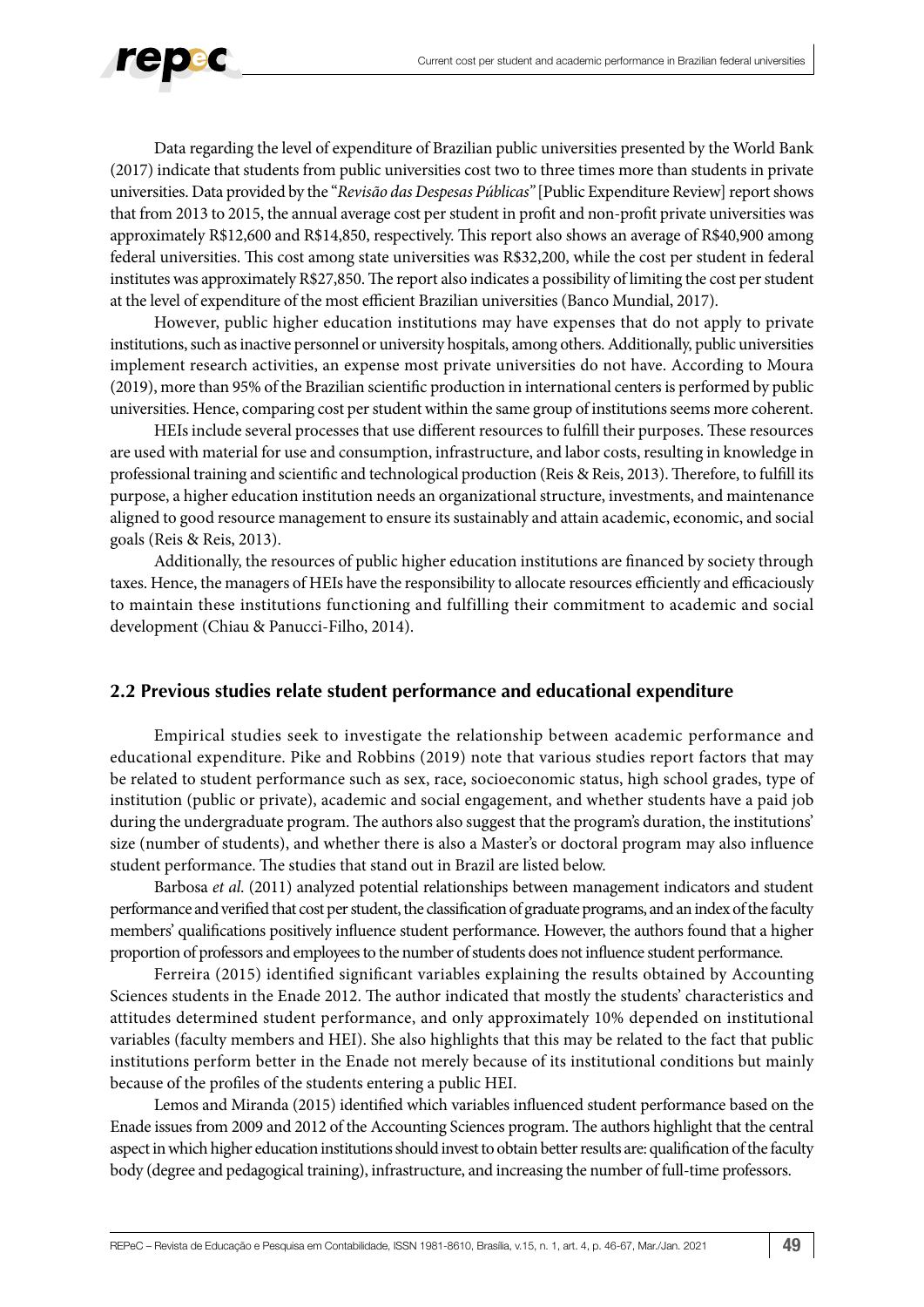

Rocha and Fontal (2019) assessed the relationships between school costs, the organization of school supply, and the performance of public schools by using the E*xame Nacional do Encino Moderate (Enem)* [National High School Exam]. The authors report a significant oscillation between the units' school costs, with unequal distribution of financial resources. However, school costs provide little explanation to the results obtained by schools in the Enem, indicating signs that a greater amount of resources does not necessarily translate into better results in terms of school performance.

In the international context, Pike *et al*. (2011) emphasize the importance of higher education institutions' accountability in the efficient use of resources to promote the results in terms of student performance. The study addressed data from 171 public higher education institutions in the United States and verified a relationship between education expenditure, student engagement and performance. The results revealed that the level of expenditure was moderately related to students' learning. However, this relationship presented a higher effect among first-year students and a more modest effect among senior students.

Rutherford and Rabovsky (2014) sought to analyze the efficacy of educational policies as a mechanism to improve undergraduate persistence and success in more than 500 American higher education institutions throughout 18 years. The results revealed a negative relationship between the students' race (Afro-American and Hispanic) and student performance.

Hong and Zimmer (2016) assessed the impact of infrastructure expenditure on student performance from 1996 to 2009 among schools located in Michigan, United States, and found that infrastructure expenditure levels influenced student performance. However, the effect is not perceived in the short term; at least four years are needed to observe it.

Pike and Robins (2019) investigated the effect of institutional characteristics, students' characteristics, and institutional expenditure on graduation rates in 326 American higher education institutions from 2002 and 2006. The authors found a positive relationship between expenditure with teaching and the percentage of female students graduating in these institutions. The authors also found a negative relationship between the percentage of Afro-American students and graduation rates.

Dahlvig *et al*. (2020) examined correlations between the expenditure of 135 American higher education institutions and student retention and graduation rates. The results showed that expenditure with the faculty body, with supporting activities (laboratory maintenance, library, and administrative expenditure), and research, were highly correlated to graduation rates.

Note, however, that there is not a consensus in neither the Brazilian or international literature regarding the role of expenditure on undergraduate student performance. Therefore, this study aimed to contribute to the discussion on the topic, presenting new evidence regarding the relationship between current cost per student and student performance. Thus, given the discussion above considering previous studies, the following hypothesis is proposed:

H1: Public universities with higher current costs per student tend to perform better in the Enade.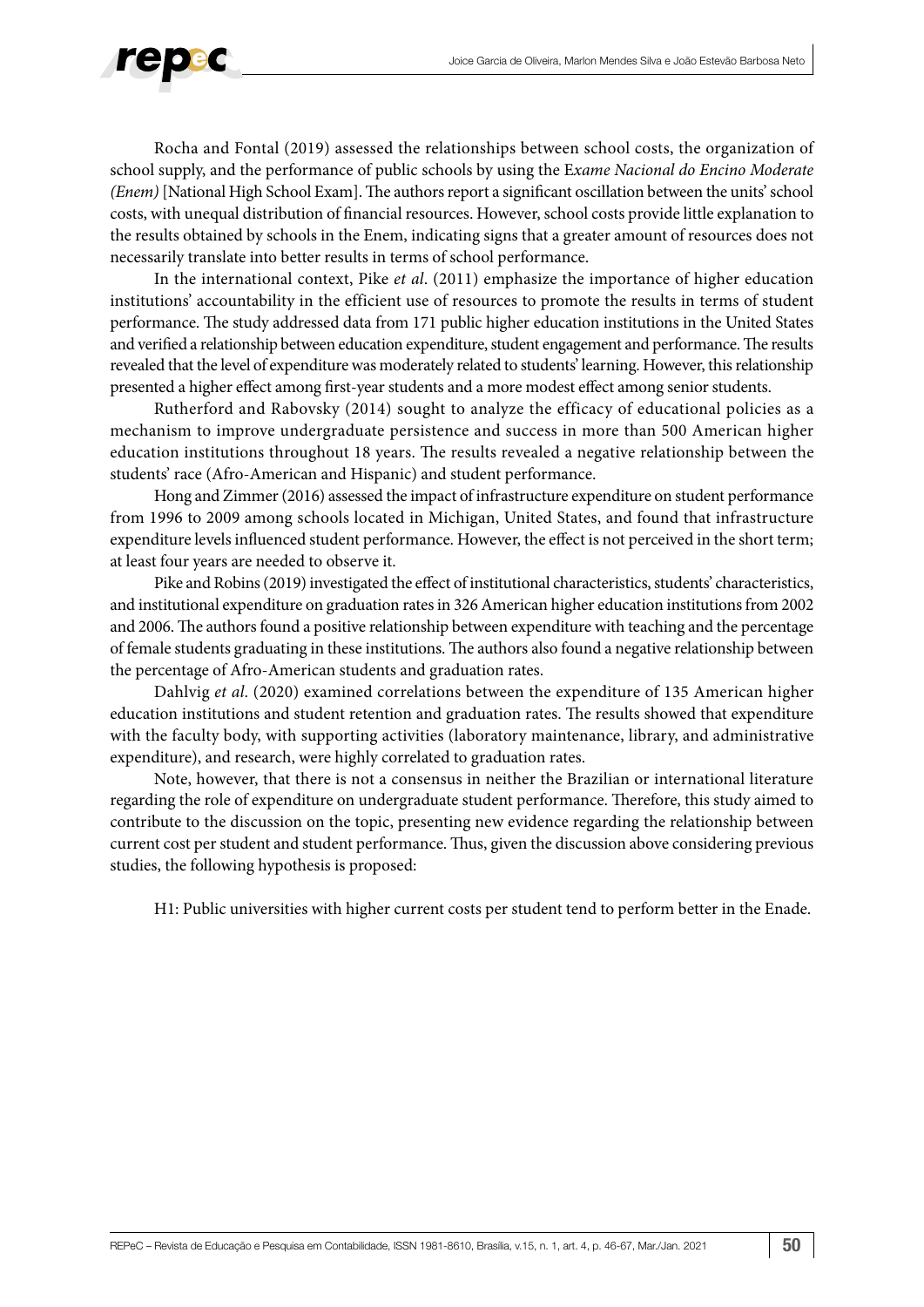

Even though the studies indicate that social factors tend to influence student performance more strongly, this hypothesis is expected to be confirmed due to the importance of investing resources in maintaining a university's activities to achieve higher levels of student performance.

## **3. Methodology**

According to this study's objective, it classifies as a descriptive study. Regarding the procedures used, this study classifies as documentary research (Martins &Theóphilo, 2009), considering that secondary data were used. Also, a quantitative approach was adopted, and statistical methods were used to develop the econometric models.

Considering that various factors influence student performance, an exact measure can hardly be established. For this reason, a proxy is needed for analysis (Miranda *et al*., 2015). Therefore, the scores obtained by students in the Enade were used here to measure student performance, and the responses provided to the questionnaire were used to characterize the sociodemographic profile of students from Brazilian federal universities.

The sample was composed of the annual data of 62 Brazilian federal universities from 2010 and 2019. Data concerning the students' performance and sociodemographic profile are provided by the Enade reports available on the Inep website. Data were treated using Excel. Students who did take the test, did not obtain a valid result, did not answer the sociodemographic questionnaire or obtained a grade equal to zero were excluded from the sample. Hence, data represent the responses of 428,175 students who took the test in the period of analysis. Data concerning current costs (without a UH) per equivalent student were collected from the HEIs' annual reports available at the Federal Court of Accounts (TCU) website. Due to the effect of inflation in annual current costs, the variable current costs without UH were deflated according to the *Índice Nacional de Preçosao Consumidor Amplo (IPCA)* [Broad National Consumer Price Index]. This index was chosen because it comprises a more significant portion of the population, showing variation on the average living costs of families with a monthly income from 1 to 40 times minimum wage (IBGE, 2020). IPCA related data were collected from the IBGE website.

Data analysis included descriptive statistics to verify the mean, standard deviation, and coefficient of correlation of undergraduate student performance, and mainly of the resources invested in federal public universities to analyze whether there is considerable discrepancy among Brazilian universities' expenditures.

The standard index technique was used to verify the level of resources used by HEIs and the performance obtained in the Enade to compare the results of a given institution with the others' standards, verifying whether the institution is above, at the same, or below the standards of the category to which it belongs (Matarazzo, 2008). The quartiles for student performance were divided into 1<sup>st</sup> quartile: unsatisfactory; 2nd quartile: regular; 3rd quartile: good; and 4th quartile: excellent. The quartiles for the variable current cost without UH per equivalent student were distributed as 1st quartile: very low; 2nd quartile: low; 3rd quartile: moderate; and 4th quartile: high.

Finally, multiple regression analysis with panel data was performed to verify the impact of the universities' expenditures on the students' academic performance. Additionally, control variables that characterize the sociodemographic profile of senior students from federal universities who took the Enade in the period under analysis were considered. The variables employed in the model, as well as respective proxies, are described in Figure 1. The model was estimated using STATA.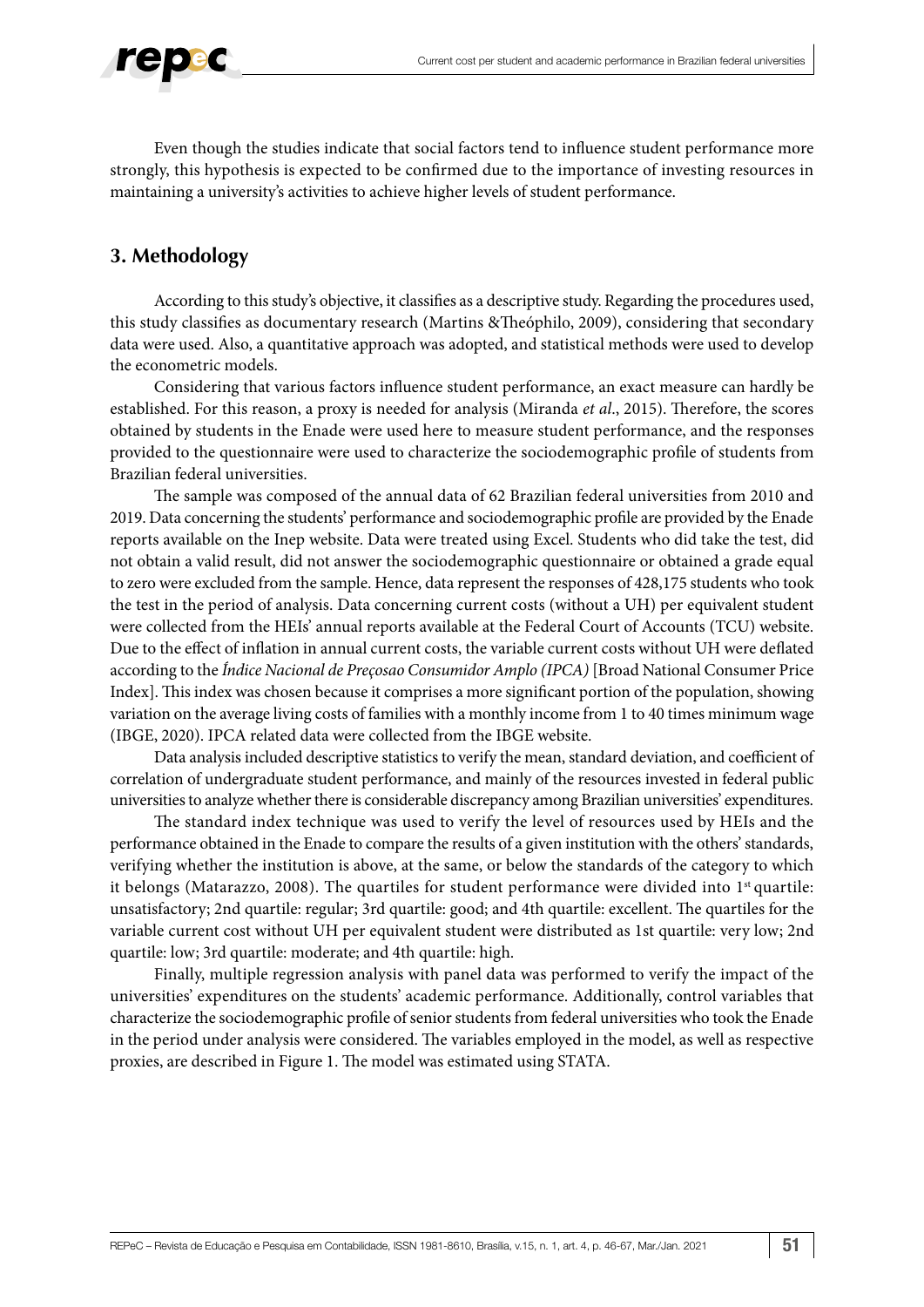

| Groups                                                     | <b>Variables</b>                                                                                                                                              | <b>Proxies</b>                                                                                                                                                                                                                                                                                                       |  |
|------------------------------------------------------------|---------------------------------------------------------------------------------------------------------------------------------------------------------------|----------------------------------------------------------------------------------------------------------------------------------------------------------------------------------------------------------------------------------------------------------------------------------------------------------------------|--|
| 1. University performance at<br><b>ENADE</b>               | Dependent Variable (ENADE)                                                                                                                                    | Simple mean scores obtaining by graduating students<br>in the ENADE                                                                                                                                                                                                                                                  |  |
| 2. Current cost without<br>university hospital per student | Current cost (COSTS)                                                                                                                                          | Current cost without university hospital (deflated<br>according to the IPCA) divided by the number of<br>equivalent students.                                                                                                                                                                                        |  |
| 3. Control variables                                       | Age (AGE)                                                                                                                                                     | The average age of students (in years) when they took<br>the ENADE                                                                                                                                                                                                                                                   |  |
|                                                            | Students' sex (SEXFEM)                                                                                                                                        | Percentage of female students graduating from<br>college.                                                                                                                                                                                                                                                            |  |
|                                                            | Marital Status (SINGLE)                                                                                                                                       | Percentage of students reporting being single out of<br>the institution's total number of students who took<br>the ENADE                                                                                                                                                                                             |  |
|                                                            | Students according to race<br>(RACE)                                                                                                                          | Percentage of race of the university's total number of<br>students who took the ENADE.                                                                                                                                                                                                                               |  |
|                                                            | Maternal education/high<br>school (HIGHSCHOOL)<br>Maternal education/college<br>degree (COLLEGE)                                                              | The proportion of graduating students allocated<br>according to the following maternal educational<br>levels: complete high school, but did not finish college<br>(HIGHSHOOL); college degree (COLLEGE).                                                                                                             |  |
|                                                            | Students' family income<br>(INCOMEUP1.5)<br>Students' family income<br>(INCOME1.5TO3)<br>Students' family income<br>(INCOME3TO4.5)<br>Students' family income | The proportion of students graduating from<br>college with a family income classified according<br>to the following: Up to 1.5 times the minimum<br>wage (MW) (INCOMEUP1.5); from 1.5 to 3 times<br>the MW (INCOME1.5TO3); from 3 to 4.5 times the<br>MW (INCOME3TO4.5); from 4.5 to 6 times the MW<br>(RENDA4.5TO6) |  |

**Figure 1.**Description of the variables used in the regression models

Source: adapted from Rocha and Funchal (2019).

According to Pike *et al*. (2011), regarding university expenditure at the institutional level, many attributes, such as educational expenses, are positively related to student engagement and learning. Additionally, Hong and Zimmer (2016) highlight that teaching institutions with higher costs can provide safer, cleaner, more spacious, and well-lit facilities, which favor concentration and promote greater commitment and disposition among students and professors. The authors also mention that professors value institutions with better facilities so that these institutions would hire the best professors, which in turn, contribute to student performance. Hence, an institution's total cost is expected to be positively correlated with student performance.

Note that current costs without UH per student are used as a proxy for resources spent in the university (Figure 2). The explanation is that this indicator considers current expenses (maintenance and functioning) of all managing units, representing the volume of financial resources applied in federal universities to generate teaching, research, and extension activities. Therefore, capital expenditures were not considered, as these generate benefits in the long term, impacting future students' performance.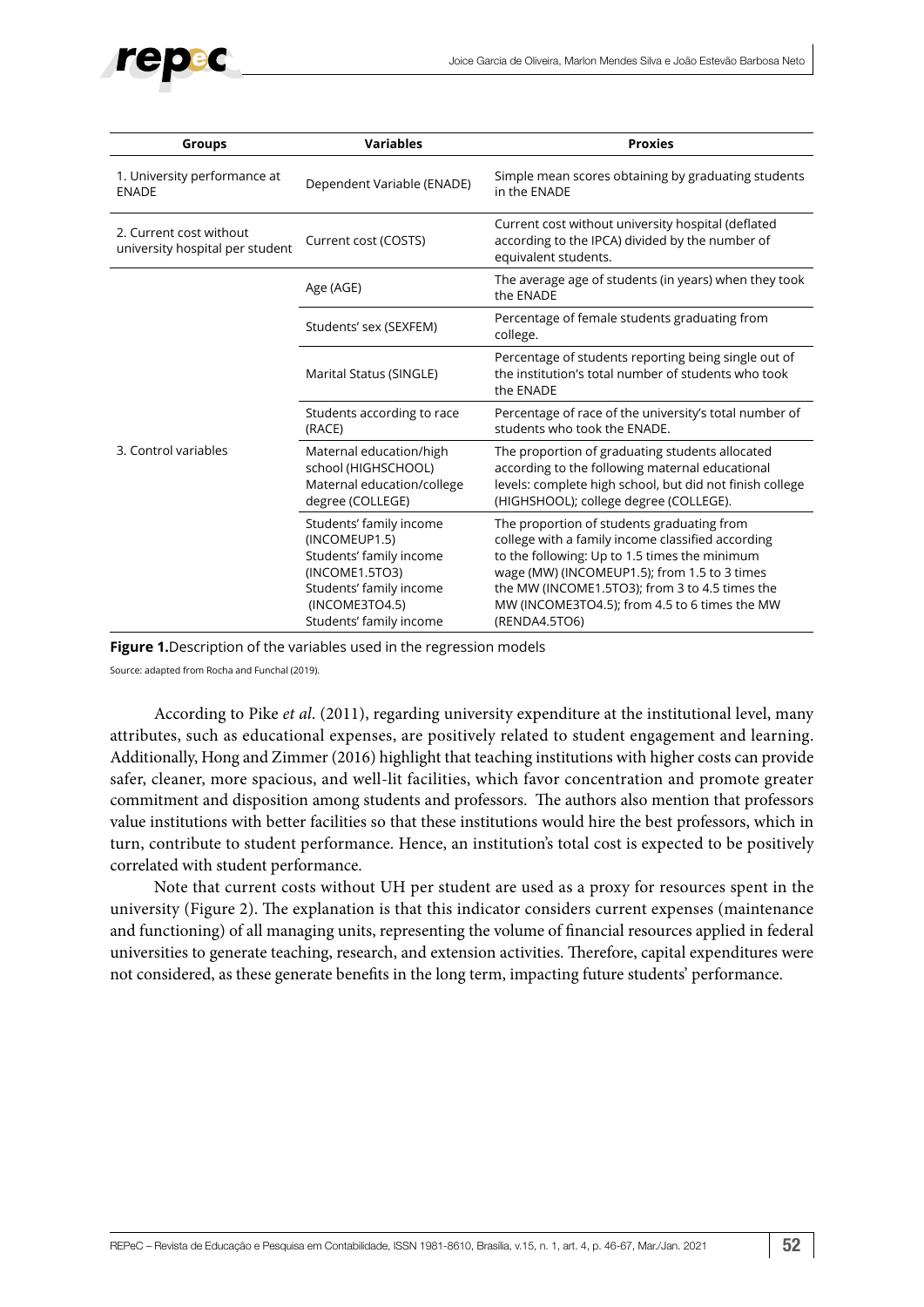

#### **CURRENT COSTS WITHOUT UH (UNIVERSITY HOSPITAL)**

- (+) University's current costs within all management units, including university hospitals, if any
- (-) 100% of total current expenses of university hospital(s) and maternity hospital(s)
- (-) Retirements and Reforms of the University
- (-) University's pensions
- (-) University's legal actions
- (-) Expenses with assigned staff–University's faculty members
- (-) Expenses with assigned staff– University's technical-administrative staff
- (-) Expenses with professors on leave (e.g., visiting universities abroad)
- (-) Expenses with technical-administrative staff on leave (abroad)

**Figure 2.** Formula of current cost without HU

Source: adapted from TCU (2010).

Regarding the age variable, a positive relationship is expected between age and performance, considering that older students tend to perform better in the Enade (Santos, 2012). Additionally, Eikner and Montondon (2006) state that age is a maturity indicator. Thus, older students would concentrate better, and consequently, perform better than younger students. The authors believe that older students have accumulated prior knowledge and can relate it to the knowledge acquired during undergraduate studies, which can impact the results of academic tests.

Concerning race, Ferreira (2015) stresses that it impacts student performance when a country does not enable all races to access education equally. Brazil fits this profile as there is a predominance of Caucasians with a college degree or attending an undergraduate program. Therefore, Caucasian students are expected to perform better than students from other races.

The educational level of a student's mother can also influence student performance. According to Bandeira, Rocha, Freitas, Del Prette, and Del Prette (2006), the parents' education can be considered an indicator of social status, as families with higher incomes are more likely to invest in education and improve their educational levels. Consequently, parents with undergraduate or graduate studies are more capable of advising their children to pursue higher education and dedicate themselves the best they can.

Regarding marital status, Ferreira (2015) highlights that single students tend to perform better than married students, while Santos (2012) reports a negative relationship between being single and academic performance. She notes that single students may make choices that restrict their time available to studies due to their maturity level compared to married students. On the other hand, Andrade and Corrar (2008) found that single studies perform better than married students, while Masasi (2012) reports that marital status does not influence student performance. Thus, as Miranda *et al*. (2015) noted, results regarding the relationship between marital status and student performance diverge.

Regarding family income, Santos (2012) argues that higher income levels impact performance. Additionally, as the students' income increases, their performance also improves. Ferreira (2015) suggests that students with high family income levels tend to perform better than students with lower family income levels.

Regarding sex, Rangel and Miranda (2016) and Pike and Robins (2019) indicate that female students tend to perform better than male students. Brandão, Silva and Loureiro (2017) note that women seek to facilitate their academic performance as a strategy to deal with a context of gender inequality. The authors also note that this fact occurs in undergraduate programs in human, exact, and biological sciences.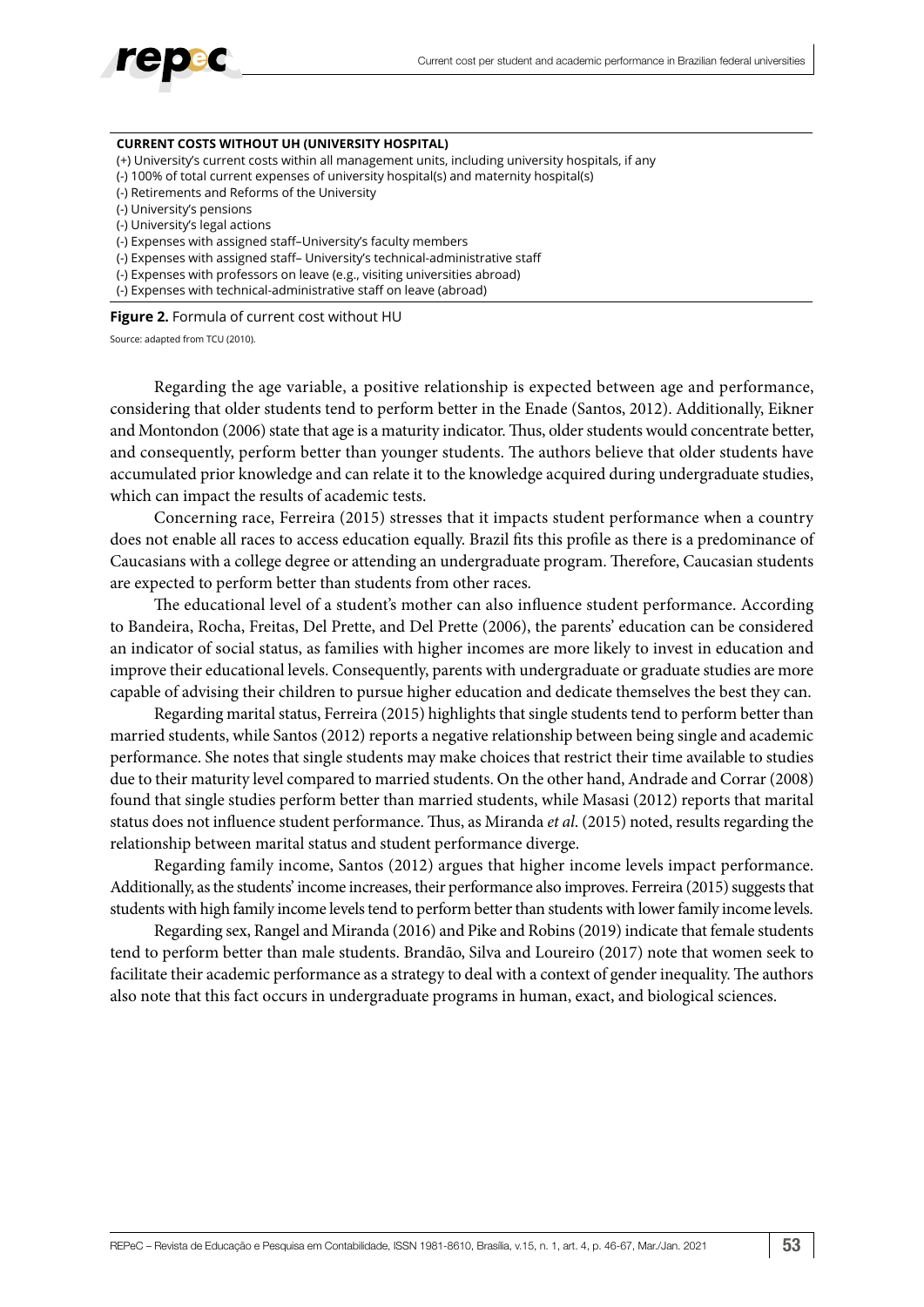Considering the variables proposed here, multiple regression with panel data is represented by 1:

$$
ENADE_{it} = \beta_0 + \beta_1 COSTS_{it} + \beta_2AGE_{it} + \beta_3 SEXFEM_{it} + \beta_4 SINGLE_{it} + \beta_5 RACE_{it}
$$
  
+  $\beta_6 EDUCATION_{it} + \beta_7 INCOME_{it} + u_i + \varepsilon_{it}$  (1)

Were:

- $$
- $\beta_{\rm n}$ : regression's slope coefficient;
- : current cost without UH of university *i* at time *t*;
- **IDADE**<sub>it</sub>: age of students from university *i* at time *t*;
- **SEXFEM**<sub>it</sub>: female students from university *i* at time *t*;
- **SOLTEIRO**<sub>it</sub>: single students from university *i* at time *t*;
- $RACA_{it}$ : race of students from university *i* at time *t*;
- **ESCOLARIDADE**<sub>it</sub>: Education of mothers of students from university *i* at time *t*;
- **RENDA**<sub>it</sub>: family income of students from university *i* at time *t*;
- $u_i$ : specific non-observable individual effect (fixed effects error); and
- $\epsilon_{it}$ : usual regression error.

Some tests were run after estimating the pooled model to verify the model's adequacy. First, the Variance Inflation Factor (VIF) was used to assess multicollinearity between the explanatory variables used in the model. Then, the model's functional form was verified using the Ramsey test, as known as RESET. Finally, the Doornik-Hansen test assessed residual normality, in which the null hypothesis assumes that residuals are normally distributed.

Afterward, tests were performed to select the most suitable panel data model for this study: the Chow, Breusch-Pagan, and Hausman tests. After determining the best model, autocorrelation and heteroscedasticity were assessed using the Wooldridge test, which admits as a null hypothesis the nonexistence of first-order autocorrelation and likelihood ratio, with H0 that errors are homoscedastic.

Regarding the treatment of outliers, the winsorization technique was applied, in which outliers are not excluded; instead, they have their values replaced by the last acceptable value within the acceptance region. Hence, very small values are replaced by the smallest value not considered an outlier, and very high values are replaced by the highest value not considered an outlier.

## **4. Results**

## **4.1 Descriptive Statistics**

To characterize the sample, the database was divided according to the fields of knowledge evaluated. The entire data represent the three groups of the Enade's evaluation cycles, according to fields of knowledge. According to Table 1, the most representative group in the sample was undergraduate programs (bachelor's degree) in exact sciences, related areas, and teaching programs, totaling 210,596 students. The expressive number of students in this group is possibly due to the scope of the programs within this group and because the teaching programs from the HEIs addressed here offer many slots.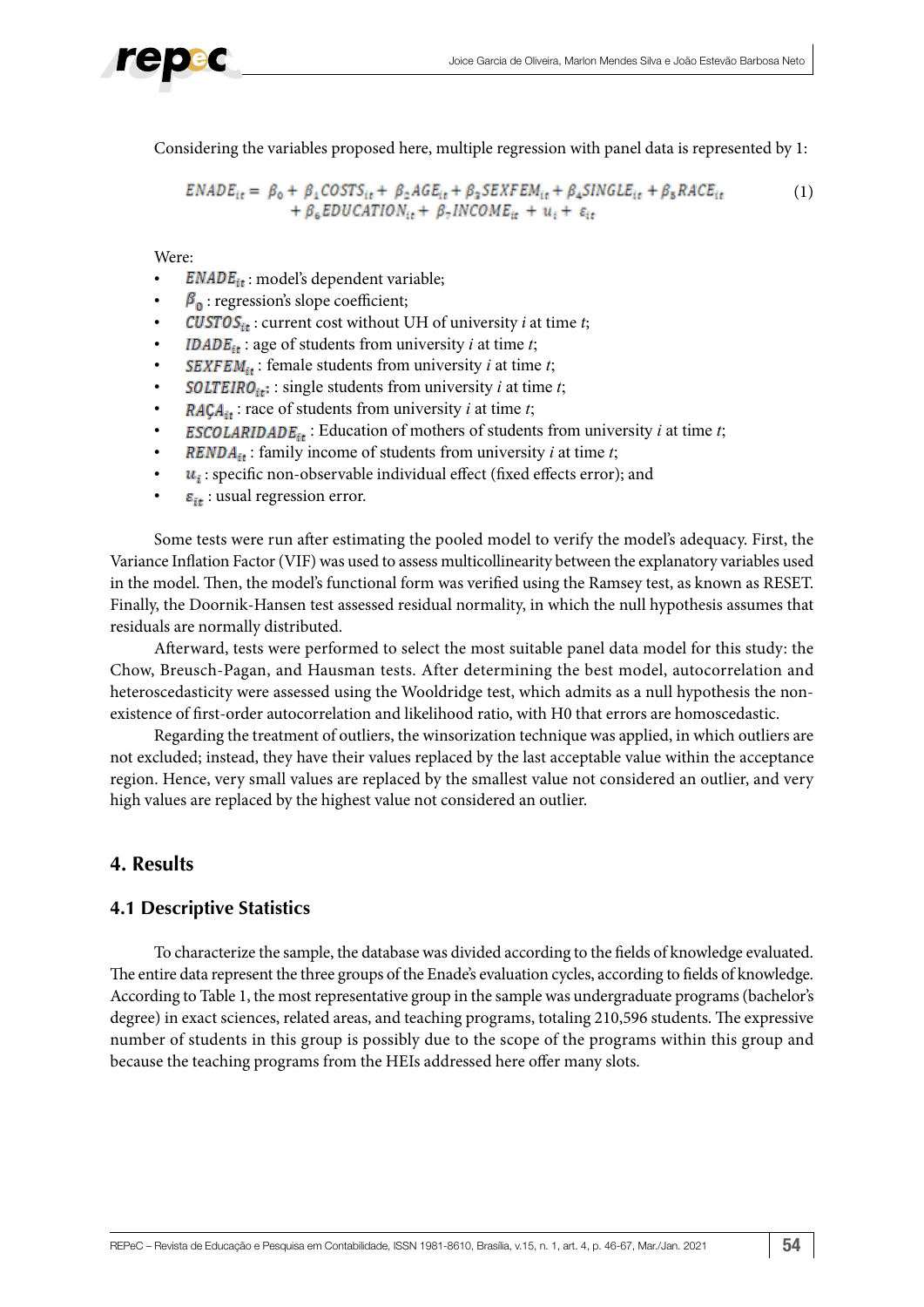

#### Table 1

#### **Students according to the groups assessed in the ENADE from 2010 to 2019**

| <b>ENADE assessment group</b>                                                                                                            | Total students per group |
|------------------------------------------------------------------------------------------------------------------------------------------|--------------------------|
| Bachelor's degree in the fields of Health, Agricultural and related fields (years<br>included in the sample: 2010, 2013, 2016, and 2019) | 121.595                  |
| Bachelor's degree in Exact sciences and related fields, and teaching program (years<br>included in the sample: 2011, 2014, and 2017)     | 210.569                  |
| Bachelor's degree in Applied Social Sciences, Human sciences and related fields<br>(years included in the sample: 2012, 2015, and 2018)  | 96.011                   |
| Total                                                                                                                                    | 428.175                  |

Source: Study's data.

Analysis of the variable current cost without HU per equivalent student (see Figure 3) showed that, on average, the current cost per student was higher among the HEIs located in the south. The highest mean in the period analyzed was found in 2013 (R\$16,729.01). Additionally, the actual current cost per student (deflated) has decreased over the years. In 2010, the mean cost per student totaled R\$14,087.04, and an expressive drop was verified from 2014 on, reaching R\$6,785.55 in 2019. The decrease in cost per student may be related to an increase in the number of undergraduate students. This fact also indicates that investment in higher public education has decreased in Brazil and does not accompany the growth in the number of students attending higher education programs.

Another potential reason for decreased costs per student is Constitutional Amendment No. 95/2016, which sets limits on the Federal Budget and Social Security Budget expenditure. Oliveira, Correa, Alencar, Crisóstomo, and Catrib (2018) stress that the expenditure correction rule, based on the total of paid expenses in the year before corrected according to the IPCA in the period, make HEIs operations unfeasible in the short term. Projections for the years between 2018 and 2022 indicate that, due to the growth in personnel expenses, the limits established by the amendment would not even allow recomposing the inflation of the period for the costing and investment expenses. Hence, as shown in Figure 3, the downward trend in costs per student may continue in the coming years, impacting the quality of federal higher education in Brazil.



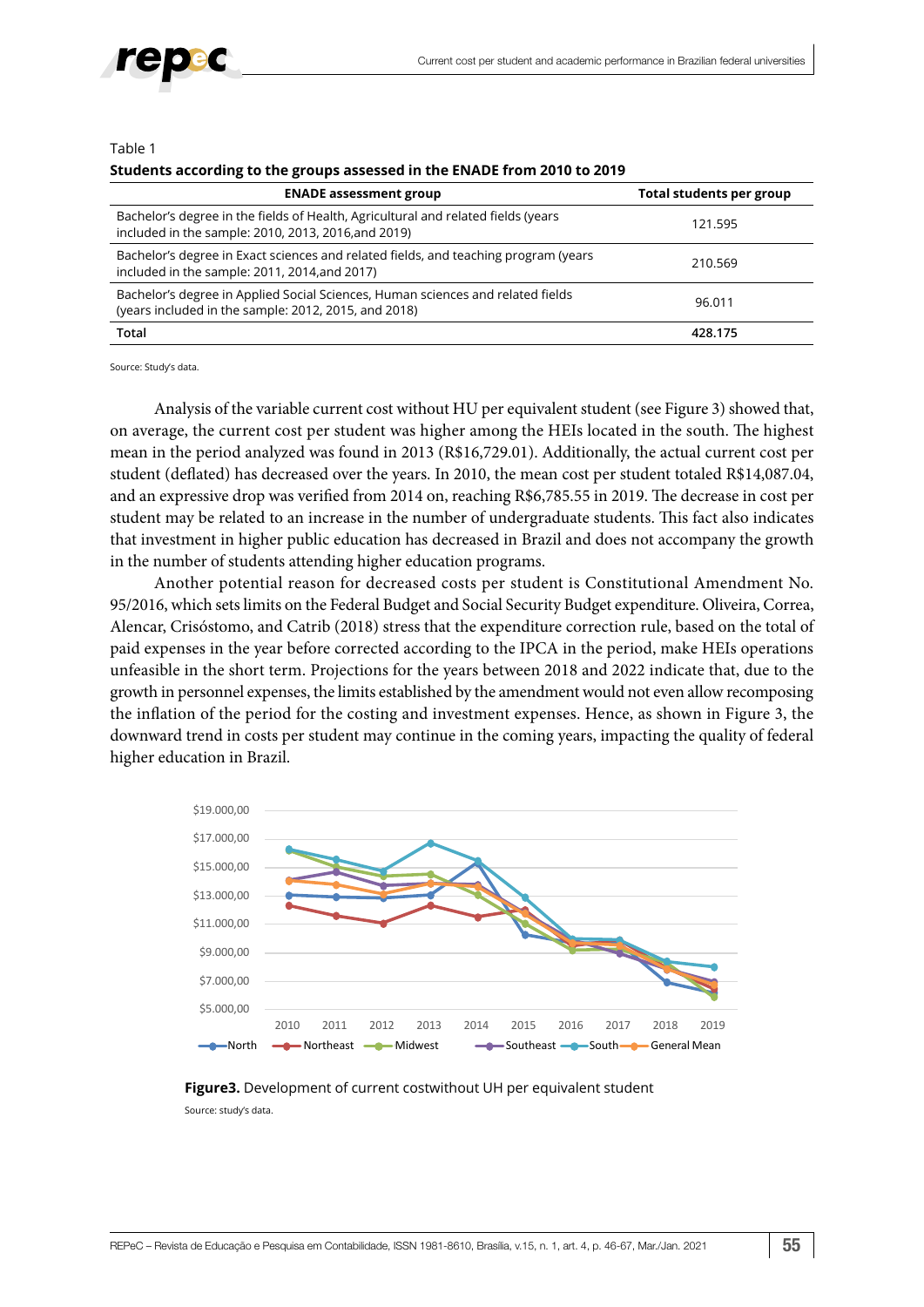

To characterize the Brazilian universities' profile in the sample, Table 2 presents the descriptive statistics of the variables proposed for the panel data model, comprising from 2010 to 2019 for the 62 HEIs. Note that not all the HEIs presented data for the entire period, which resulted in unbalanced panel data. The data shown represent the results after adjusting the outliers using the windsorization technique.

First, the model's dependent variable, measured by the students' mean score in the Enade (according to each HEI), was analyzed. On average, the students scored 51.01 points in the Enade; data dispersion was low, with a variation coefficient of 11%. Considering that the maximum score is 100 points, the students obtained low scores, representing only 51% of the exam's total score. Even the highest mean score obtained in the Enade (68.77) cannot be considered high.

Regarding current costs without UH per student, a mean of R\$11,109.93 was found. Therefore, each student would cost this amount per year on average, while this figure does not consider the costs with university hospitals, retirements, or pensions, according to the variable's description. Also, the costs were deflated according to the IPCA to reflect the actual value of costs over the years. Note that the cost per student obtained a higher standard deviation, showing federal universities with distinct levels of cost per student.

Regarding the students' age, the highest mean was 26 years old, while 58% were female students and 42% were male. Historically, most undergraduate students were men. However, this profile has changed, and women are gaining space in universities. In the last decade, women's representativeness in universities has been as high as men's (Gil, 2018). Hence, the cultural paradigm that women should be restricted to specific spaces is being broken over the years, as they have gradually entered the most diverse social contexts. From the observation that most of the sample in this study is composed of women, it becomes evident the female historical trajectory in achieving equal rights and successfully put these rights into practice.

| Variable                           | Obs. | Mean          | <b>Standard</b><br>deviation | Coefficient<br>of variation | <b>Minimum</b> | <b>Maximum</b> |
|------------------------------------|------|---------------|------------------------------|-----------------------------|----------------|----------------|
| University performance<br>(ENADE)  | 558  | 51,01         | 5,51                         | 0,11                        | 41,29          | 60,71          |
| Current cost w/o UH (COST)         | 558  | R\$ 11.109,93 | R\$ 3.403,31                 | 0,31                        | R\$ 5.932,02   | R\$ 18.966,59  |
| Age (AGE)                          | 558  | 26,14         | 1,60                         | 0,06                        | 23,85          | 29,68          |
| Female (SEXFEM)                    | 558  | 0,58          | 0,09                         | 0,16                        | 0,41           | 0,75           |
| Marital status Single (SINGLE)     | 558  | 0,84          | 0,09                         | 0,10                        | 0,65           | 0,93           |
| Race (CAUCASIAN)                   | 558  | 0,54          | 0,23                         | 0,42                        | 0,04           | 0,96           |
| Race (AFRO)                        | 558  | 0,08          | 0,05                         | 0,64                        | 0,01           | 0,23           |
| Mother's education<br>(HIGHSCHOOL) | 558  | 0,34          | 0,05                         | 0,14                        | 0,25           | 0,43           |
| Mother's education (COLLEGE)       | 558  | 0,22          | 0,08                         | 0,34                        | 0,10           | 0,36           |
| Income (INCOMEUP1.5)               | 558  | 0,17          | 0,10                         | 0,56                        | 0,04           | 0,39           |
| Income (INCOME1.5TO3)              | 558  | 0,23          | 0,07                         | 0,31                        | 0,10           | 0,36           |
| Income (INCOME3TO4.5)              | 558  | 0,17          | 0,04                         | 0,21                        | 0,10           | 0,24           |
| Income (INCOME4.5TO6)              | 558  | 0,12          | 0,03                         | 0,27                        | 0,06           | 0,18           |

### Table 2

#### **Descriptive statistics of variables, data from 2010 to 2019**

Source: study's data.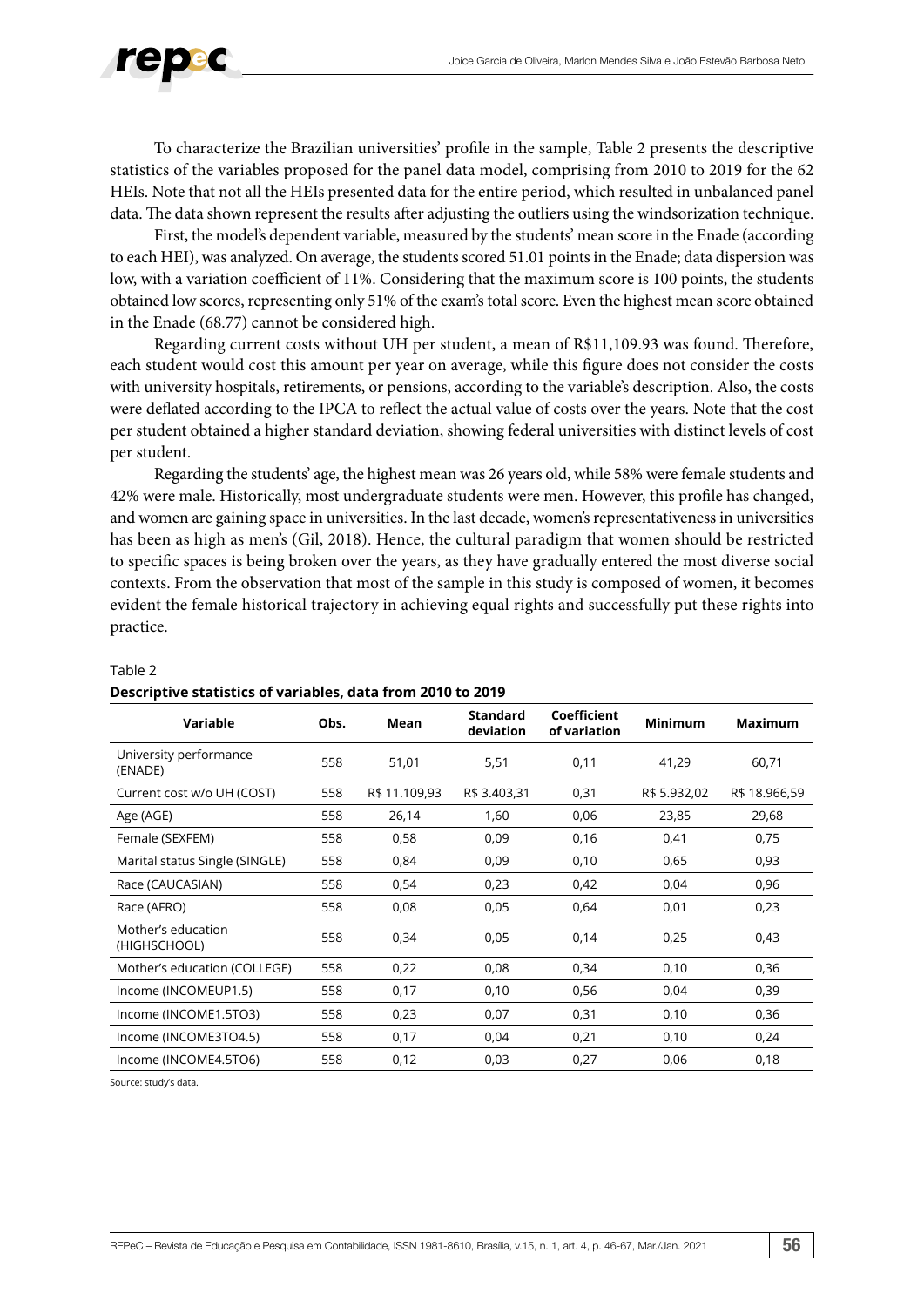

Regarding the student's marital status, 84% of the sample was single, and 11.7% was married. Other statuses such as separated, divorced, or widowed totaled 4.3%. The expressive number of single students is since most students were young, as many entered the university immediately after concluding high school.

Concerning the students' race, the highest mean of self-report race was Caucasian, with 54% of the students, followed by mixed-race students, with 33%. Those who self-reported being Afro-Brazilians totaled 8.7%. Students who self-reported being Asian or Indigenous or did not report their race totaled approximately 4.3%.

Additionally, the analysis of the three groups of knowledge fields evaluated in the Enade shows that Caucasian students stood out in the 2010 to 2012 period, with 60.7%, followed by mixed-race students with 30%, and Afro-Brazilians with 6.78%. In the 2017 to 2019 period, Caucasian students totaled 48.05%, mixed-race 35.17%, and Afro-Brazilians 10.66%. Hence, the percentage of Caucasian students decreased in the period under analysis while Afro-Brazilian and mixed-race students increased. It may represent a trend of greater diversity and the potential positive effect of affirmative action policies on students' profiles from federal public universities.

This observation is aligned with affirmative action policies for adopting quotas to admit undergraduate students in federal public universities, which considers the students' ethnic-racial origin, income, and whether the candidate studied in a public high school. Given this context, Law No. 12,711, from August 29th, 2012, and later Law 13,409, from December 28th, 2016, which ensures that 50% of the slots per program and period in federal universities and federal institutes in the fields of education, science, and technology are subdivided into half for students from public schools with a gross family income equal to or below 1.5 times the minimum wage *per capita,* and a half for students with a gross family income above 1.5 times the minimum wage. In both cases, a minimum percentage that corresponds to the sum of Afro-Brazilian, mixed-race and Indigenous students, according to the last demographic census reported by the Brazilian Institute of Geographic and Statistics (IBGE), is also considered.

In 2018, according to the IBGE (2019), 50.3% of the undergraduate students reported being Afro-Brazilians or of mixed-race, which shows the potential results from affirmative actions, even though Afro-Brazilian and mixed-race individuals are still underrepresented, as they compose 55.8% of the population (IBGE, 2019). Therefore, public policies directed explicitly to groups historically and socially excluded due to some characteristics should be valued because these aspects are an integrating part of our society.

Regarding the relationship with maternal education, the largest portion of students reported that their mothers had completed high school (34%), followed by college (22%). Regarding the students' income, most students (23%) reported from 1.5 to 3 times the minimum wage, 17% reported up to 1 time the minimum wage, and another 17% reported from 3 to 4.5 times the minimum wage. The group with a family income from 4.5 to 6 times the minimum wage totaled 12% of the sample. The analysis of students classified according to each level of family income shows that students with a family income up to 1.5 times the minimum wage represented 14.92% of the students from 2010 to 2012, and those with an income from 1.5 to 3 times the minimum wage totaled 20.39%. Together, these students represented 35.31% of the students that took the Enade. From 2017 to 2019, this group grew to 47.17%, while 22.2% of these reported up to 1.5 times the minimum wage, and 24.79% reported an income from 1.5 and 3 times the minimum wage. Hence, there was an increase in the number of students with a family income of up to 3 times the minimum wage in the period. As it happened with race, these results may reflect affirmative action policies adopted by HEIs to include students with a low family income in higher education programs.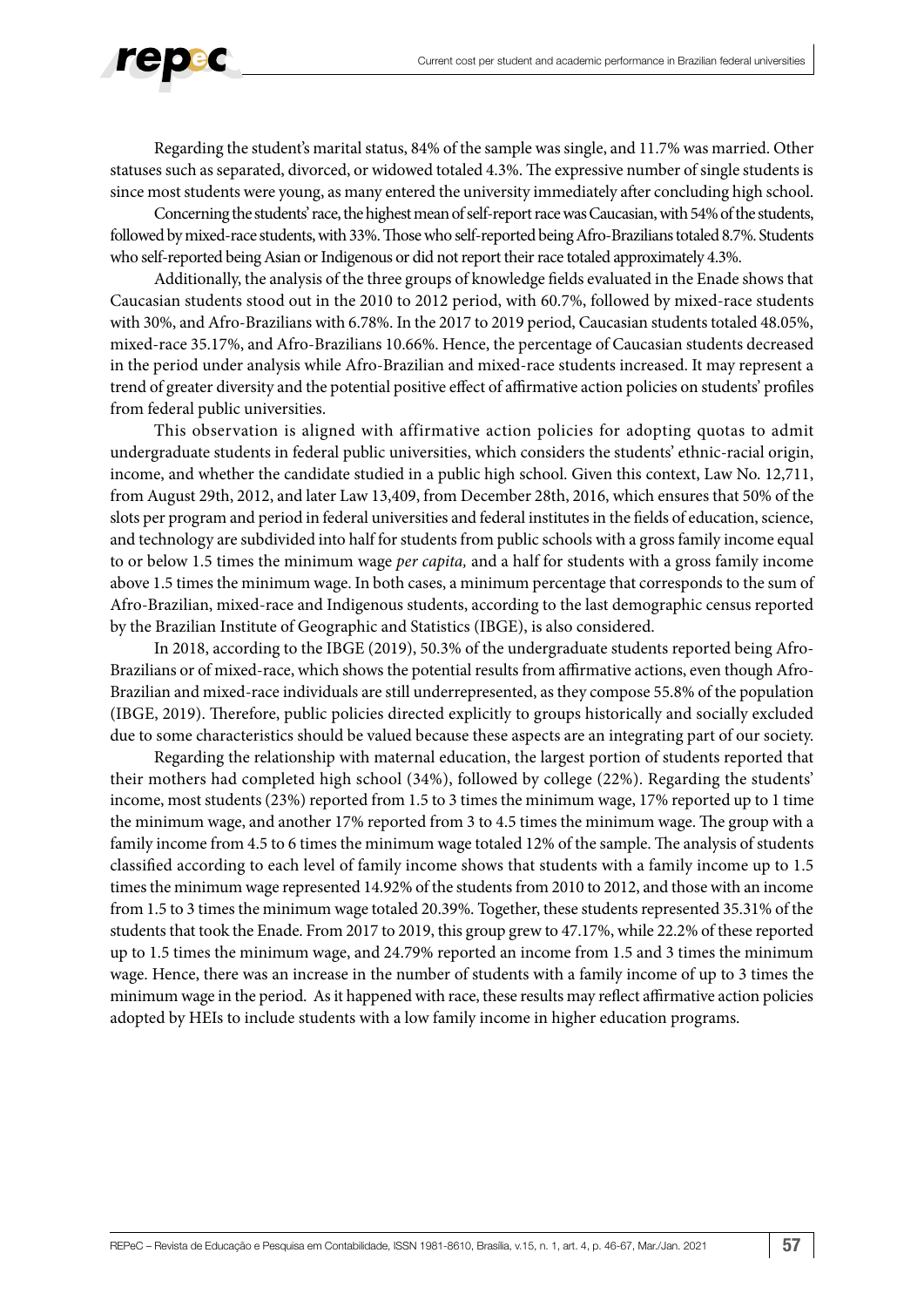

Descriptive statistics showed that most of the students from federal public universities who took the Enade from 2010 to 2019 were Caucasian, young, single, female, whose mother concluded high school, and with a family income from 1.5 to 3 times the minimum wage. The analysis also revealed that HEIs should implement policies to improve the students' scores obtained in the Enade, encouraging and sensitizing students to the importance of this examination, which they often considered irrelevant. Additionally, although the percentage of Afro-Brazilian students increased in HEIs, this figure is still low compared to Caucasian and mixed-race students, reinforcing the need for affirmative actions to promote access to Afro-Brazilian students in higher education programs.

## **4.2 Standard index analysis of performance and current cost without UH**

The mean of the data observed in each HEIs concerning the scores the students obtained in the Enade (performance) and those concerning total current cost without UH per student was used for the standard index analysis. The HEIs were classified according to the students' performance as excellent, good, regular, or satisfactory. The total current cost without UH was classified as high, moderate, low, and very low. Note that data are deflated.

As shown in Figure 4, the HEIs with excellent performance did not present a uniform behavior regarding the level of costs. For instance, UFCSPA, which presented the highest performance in the sample, showed a very low cost per student. In turn, UFTM and UFRGS, which also presented excellent performance, showed different levels of costs, high and moderate, respectively. Dispersed costs were presented by the remaining HEIs that presented excellent performance; six (37.5%) out of the 16 HEIs classified in this group presented a very low cost per student.

The universities' level of costs with good performance was not constant; 33.3% presented a high level of costs, 20% moderate level, 33.3% presented a low level, and 13.3% presented a very low level of costs.

A low level of costs per student predominated in the group of institutions with regular performance (33.3% of the HEIs in this group); the remaining HEIs represented 26.4% in each of the high and moderate levels, and 13.3 were classified at a low level.

Regarding the HEIs with unsatisfactory performance, a very low level of cost per student predominated, representing 37.5% of the 17 HEIs in this group. Additionally, the group included 18.8% of the HEIs with a high level of cost, 31.2% with regular, and 12.5% with a low level of cost per student.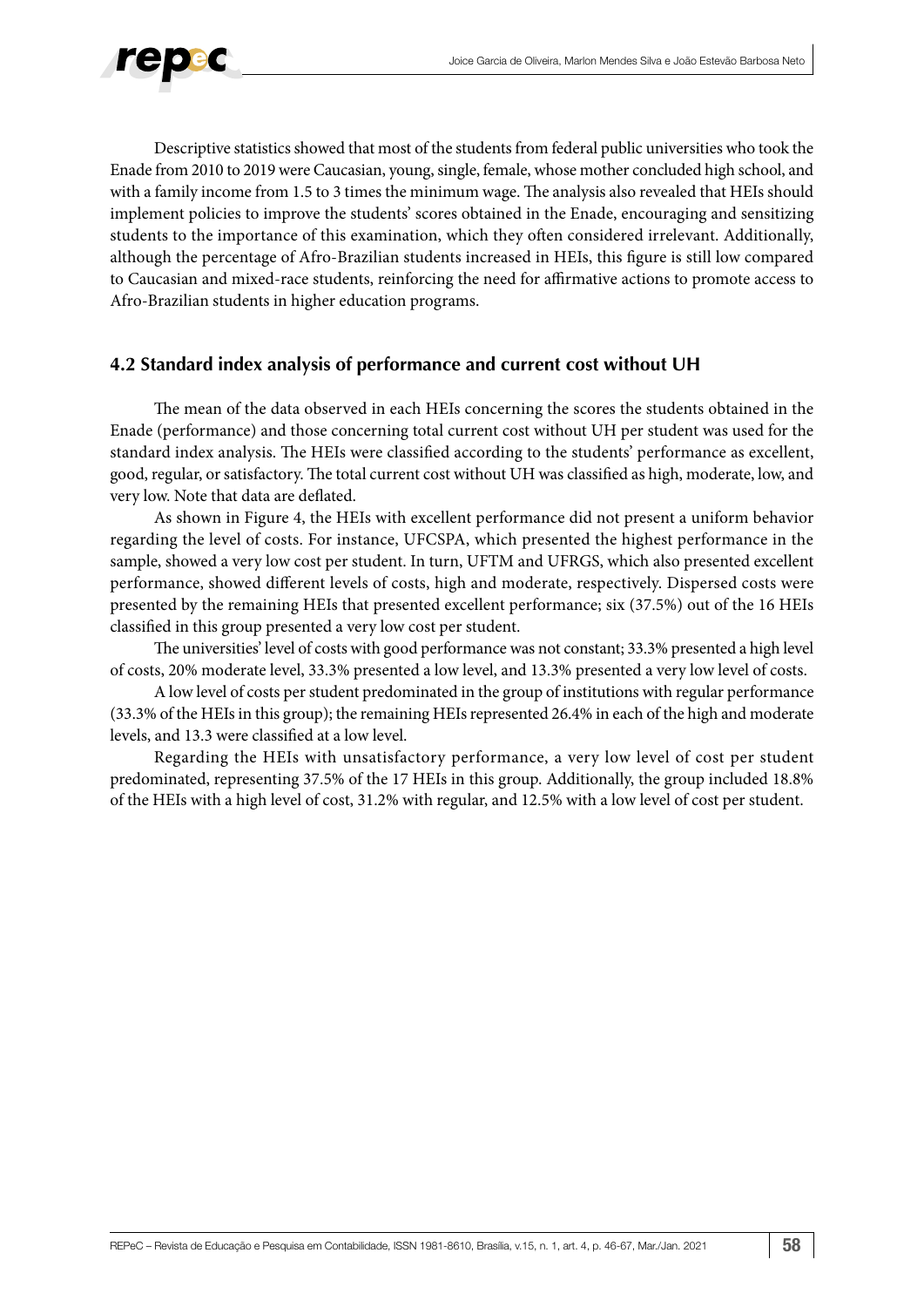

| <b>IES</b>     | Performance    | Cost per student | <b>HEIs</b>     | Cost per<br>student | Cost per student |  |
|----------------|----------------|------------------|-----------------|---------------------|------------------|--|
|                | Classification | Classification   |                 | Classification      | Classification   |  |
| <b>UFCSPA</b>  | Excellent      | Very low         | <b>UFES</b>     | Regular             | Low              |  |
| <b>UFTM</b>    | Excellent      | High             | <b>FURG</b>     | Regular             | Low              |  |
| <b>UFRGS</b>   | Excellent      | Moderate         | <b>UFF</b>      | Regular             | High             |  |
| <b>UFMG</b>    | Excellent      | Low              | <b>UFVIM</b>    | Regular             | Low              |  |
| <b>UNB</b>     | Excellent      | High             | <b>UFCG</b>     | Regular             | Moderate         |  |
| <b>UFABC</b>   | Excellent      | High             | <b>UFRRI</b>    | Regular             | High             |  |
| UFJF           | Excellent      | Moderate         | <b>UFMT</b>     | Regular             | Moderate         |  |
| <b>UNIRIO</b>  | Excellent      | Low              | <b>UFOB</b>     | Regular             | High             |  |
| <b>UFSCAR</b>  | Excellent      | Moderate         | <b>UFPB</b>     | Regular             | Moderate         |  |
| <b>UNIFEI</b>  | Excellent      | Low              | <b>UFERSA</b>   | Regular             | Very low         |  |
| UFV            | Excellent      | High             | <b>UFMS</b>     | Regular             | Low              |  |
| UFLA           | Excellent      | Very low         | <b>UNIR</b>     | Regular             | Moderate         |  |
| <b>UFC</b>     | Excellent      | Very low         | <b>UNIPAMPA</b> | Regular             | High             |  |
| <b>UFPR</b>    | Excellent      | Very low         | <b>UFGE</b>     | Regular             | Low              |  |
| <b>UFCA</b>    | Excellent      | Very low         | <b>UFS</b>      | Regular             | Very low         |  |
| <b>UNIVASF</b> | Excellent      | Very low         | <b>UFRB</b>     | Unsatisfactory      | Moderate         |  |
| <b>UFOP</b>    | Good           | Low              | <b>UFRR</b>     | Unsatisfactory      | High             |  |
| <b>UFBA</b>    | Good           | Very low         | <b>UFAM</b>     | Unsatisfactory      | Very low         |  |
| <b>UFSM</b>    | Good           | Moderate         | <b>UFRPE</b>    | Unsatisfactory      | Moderate         |  |
| <b>UFRN</b>    | Good           | Moderate         | <b>UFPI</b>     | Unsatisfactory      | Very low         |  |
| <b>UFFS</b>    | Good           | High             | <b>UNILAB</b>   | Unsatisfactory      | High             |  |
| <b>UTFPR</b>   | Good           | Low              | <b>UNIFAP</b>   | Unsatisfactory      | Moderate         |  |
| <b>UFSC</b>    | Good           | Moderate         | <b>UFPA</b>     | Unsatisfactory      | Very low         |  |
| <b>UFRI</b>    | Good           | High             | <b>UFAC</b>     | Unsatisfactory      | Very low         |  |
| <b>UNIFAL</b>  | Good           | Very low         | <b>UFAL</b>     | Unsatisfactory      | Very low         |  |
| <b>UFPE</b>    | Good           | Low              | <b>UFRA</b>     | Unsatisfactory      | Low              |  |
| <b>UNIFESP</b> | Good           | High             | UFT             | Unsatisfactory      | Low              |  |
| UFG            | Good           | Low              | UNIFESSPA       | Unsatisfactory      | Moderate         |  |
| UFU            | Good           | Low              | <b>UFSI</b>     | Unsatisfactory      | Very low         |  |
| <b>UFPEL</b>   | Good           | High             | <b>UNILA</b>    | Unsatisfactory      | High             |  |
| <b>UFMA</b>    | Good           | High             | <b>UFOPA</b>    | Unsatisfactory      | Moderate         |  |

**Figure 4.** Classification of standard index according to performance and current cost without UH per student Note**:** data from 2010 to 2019.

Source: study's data

Data from Figure 4 were aggregated for analysis and interpretation, but analysis of the database considering performance obtained in each year and current cost per student showed that the university that obtained the best score was the Universidade Federal de Ciências da Saúde de Porto Alegre (UFCSPA), with a mean score of 69 points in 2018, in which this HEI had a current cost of R\$7,477.96.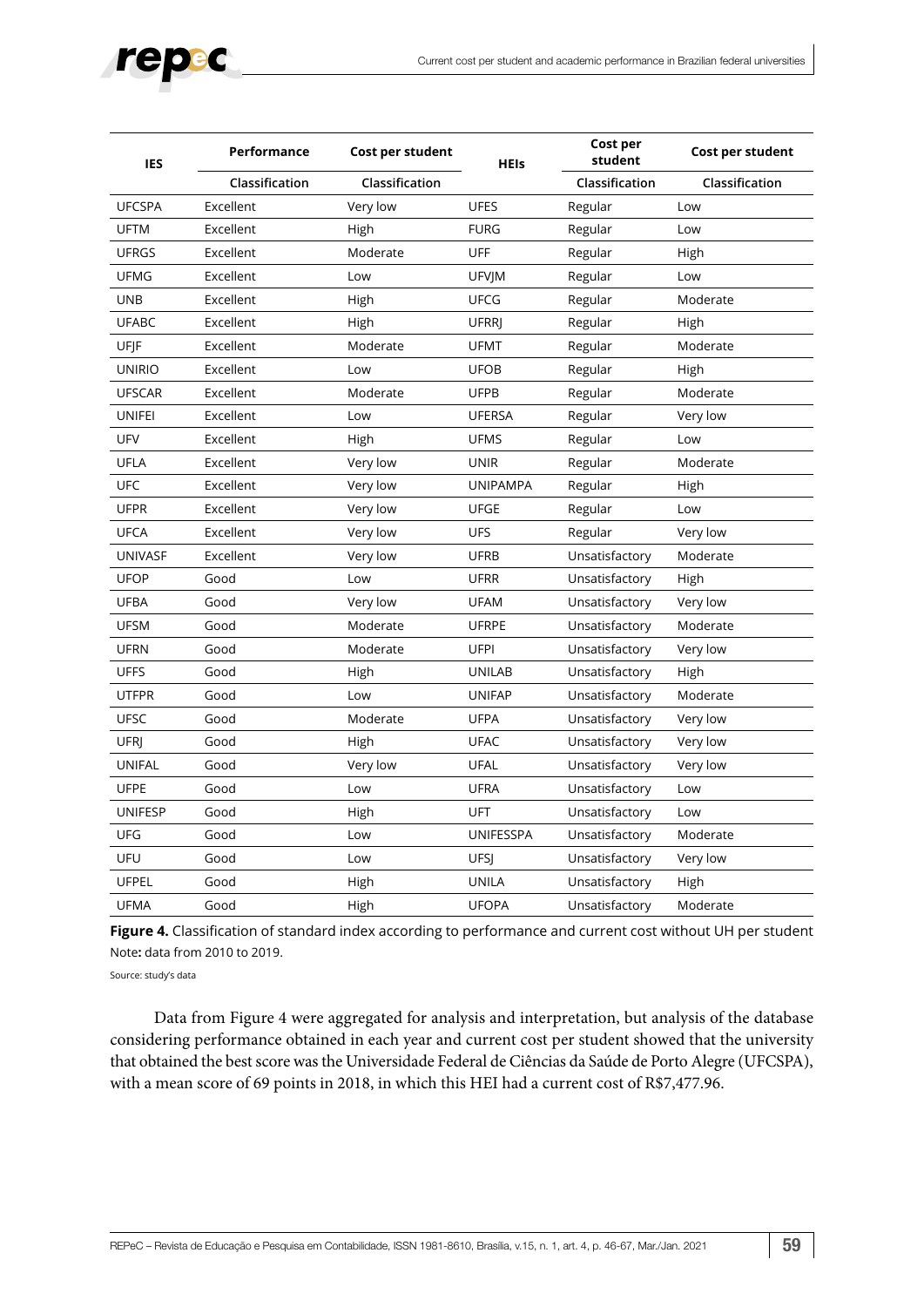

On the other hand, the worst score among the HEIs was obtained by the Universidade Federal da Integração Latino-Americana (Unila) in 2015, with a mean of approximately 28 points. Note that, even though it obtained the worst score in the Enade among the universities in the sample, in the same year, Unila had a current cost without UH per student of R\$19,452.96. The high level of costs per student may be explained by the low number of students enrolled in this university, as this HEI was funded in 2010, which would explain the low number of students, which in 2015 totaled only 870 students.

According to the standard index analysis, the behavior between performance and level of cost per student was not homogeneous despite some standouts. Most of the HEIs classified with unsatisfactory performance in the Enade presented a very low level of cost per student. However, even though HEIs with excellent performance were expected to present a higher level of costs, a low level of cost per student prevailed in this group. It may be related to the fact that these HEIs presented the best performance in the Enade, not only due to their institutional conditions but also due to the profile of their students (Ferreira, 2015). Other factors could also be related to levels of costs and performance, such as efficient management and application of resources or even students' engagement when taking the examination.

## **4.3 Empirical regression model with panel data**

The first step to specify the regression model with panel data was to perform adequacy tests according to the Ordinary Least Squares (OLS) model. Multicollinearity was within the parameters accepted by Hair, Anderson, and Tatham (2005), from 1 to 5, i.e., moderate collinearity. The RESET and normality tests indicated that the functional form was incorrect or some relevant variable was missing, and also that the distribution of the residuals was not normal. However, the model is suitable for interpretation; since it is a model, there is no way to capture all the variables that impact undergraduate student performance. Regarding the normality of residuals, the central limit theorem was assumed, which establishes that data tend to normality at the limit.

Afterward, tests were performed to verify which model would be the most suitable for the sample: pooled, fixed effect, or random effects. The best model was the fixed effects. Subsequently, the tests confirmed the existence of heteroscedasticity and autocorrelation. Hence, the regression model with panel data was estimated with fixed effects, considering the existence of heteroscedasticity and autocorrelation by generalized least squares (GLS). The results found in the tests and the estimated model are presented in Table 3.

The variable of interest in this study, the costs of the universities measured according to current cost without UH per equivalent student (COSTS), was not statistically significant, indicating that student performance is not related to current costs of the HEIs included in the sample. The result found diverge from the relationship expected and from the results reported by Dahlvig *et al*. (2020), Rutherford and Rabovsky (2014), Pike *et al*. (2011) and Pike and Robbins (2019), in which a positive effect was found in relation to the level of expenses. Barbosa *et al*. (2011) found similar results in Brazil, i.e., a positive relationship between student performance in the Enade and cost per student. However, this study's results are in line with those reported by Rocha and Funchal (2019), in which no statistical significance was found between student performance and public expenditure, though in this case the analysis concerned the expenditure of high schools. Additionally, Hong and Zimmer (2016) highlight that an increase in the level of expenses has the potential to improve student performance, although this effect would not be observed in the short term. The authors suggest that the benefits of these expenses are perceived only after four years.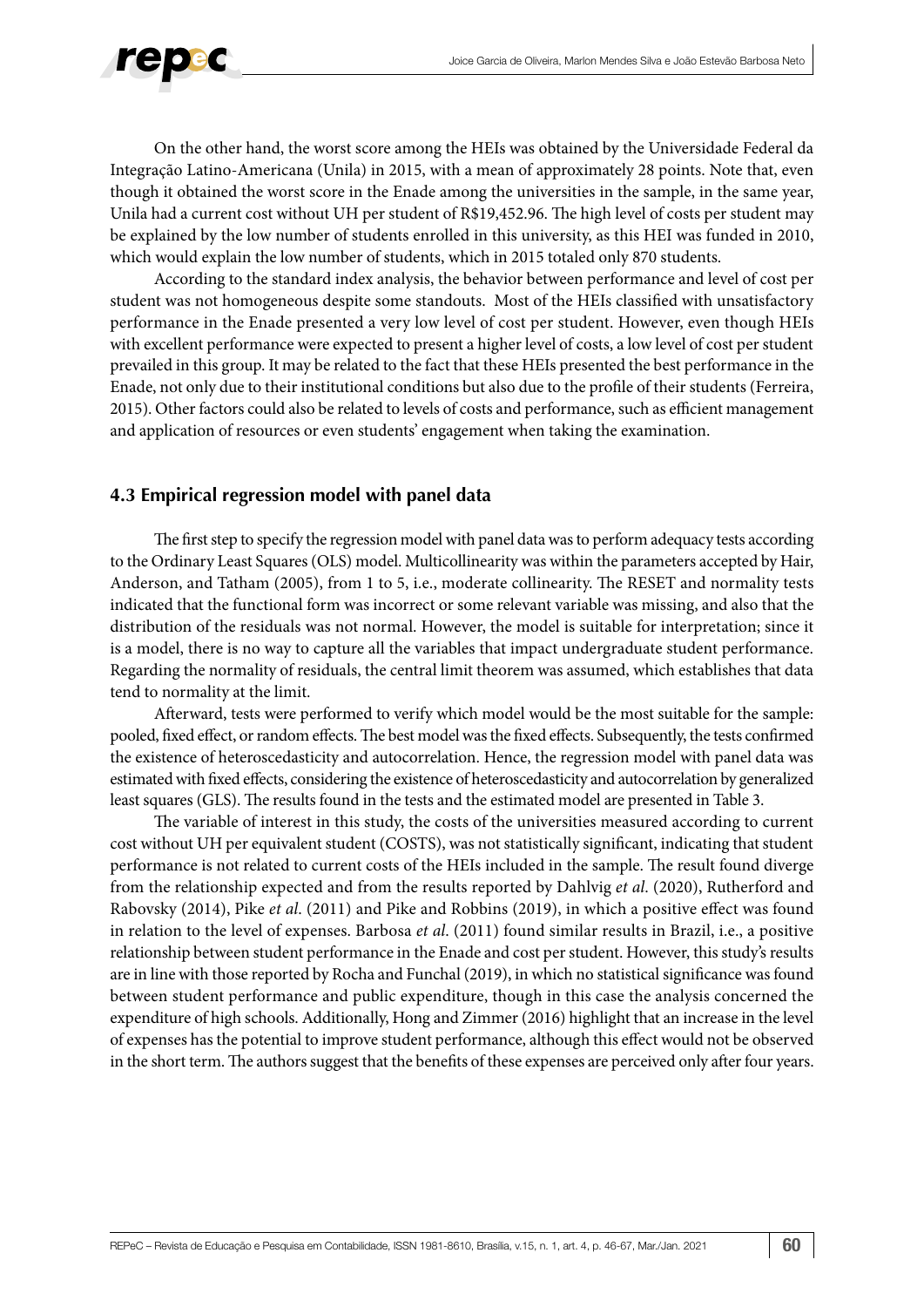

Regarding control variables, considering a level of significance at 5%, the variables age, female, marital status single, Caucasian, and income from 1.5 to 3 times the minimum wage were significant to explain performance. Age presented a positive coefficient of 1.33, showing that older students tend to perform better in the Enade, confirming the relationship expected in this study. Santos (2012) also found a positive result between age and performance in the Enade. A potential explanation for this result is that older individuals usually have accumulated previous knowledge or even experience and are more committed to examinations.

Regarding the students' sex, the literature shows that women perform better than men on average (Rangel & Miranda, 2016; Pike & Robins, 2019). This study is in line with the literature, showing that the higher the number of women taking the test, the higher the university's mean score; if 100% of the women were women, the mean score would increase by 23 points. This finding corroborates the study by Pike and Robbins (2019), in which a positive relationship was found between the percentage of female students and their performance in undergraduate programs. However, it differs from the study reported by Ferreira (2015), in which men performed better in the Enade, though she only addressed Accounting programs.

Regarding the students' marital status, the results indicate a positive and significant relationship with student performance, i.e., if 100% of the students were single, the mean score would increase by 39.10 points. This finding diverges from the results reported by Santos (2012) and Ferreira (2015), in which the performance of married students was superior to that of single students. However, Andrade and Corrar (2008) found results similar to those found in this study. The fact that married students perform poorer than single students may be related to a married individual's responsibilities, whether father or mother, which can interfere in their time available for studies and, consequently, their academic performance.

Regarding the students' race, the results showed that if 100% of the students were Caucasian, the universities' mean score would increase by 6.95. However, the results did not indicate a significant relationship for Afro-Brazilian students. These results diverge from those reported by Rutherford and Rabovsky (2014), in which a negative relationship was found between being an Afro-American and Hispanic student and performance. The result is also opposed to Pike and Robins (2019) study, which indicates a negative relationship between the percentage of Afro-descendant and performance in undergraduate student performance. This study, however, is in agreement with Ferreira (2015), who states that Caucasian students tend to perform better than mixed-race and indigenous students. She also found that Afro-Brazilian students tend to present inferior performance than Caucasian students, which is opposed to this study's results.

The educational level of the students' mothers was also statistically significant. The mothers who had completed high school or had a college degree were significantly related to performance. Hence, if 100% of the mothers of the students who took the Enade had completed high school, the mean score would increase by 16.89 points, and if 100% of the mothers had a college degree, the mean score would increase by 30.28 points. This study's findings confirmed what was expected, that the higher the educational level of the students' mothers or guardians, the better the student performance. However, Ferreira (2015) found a different result, in which the students whose mothers had attended higher education or graduate studies performed worse than those whose mothers had a lower level of education. A potential explanation is that mothers with higher educational levels influence their children to dedicate themselves to studies, encouraging them to perform better.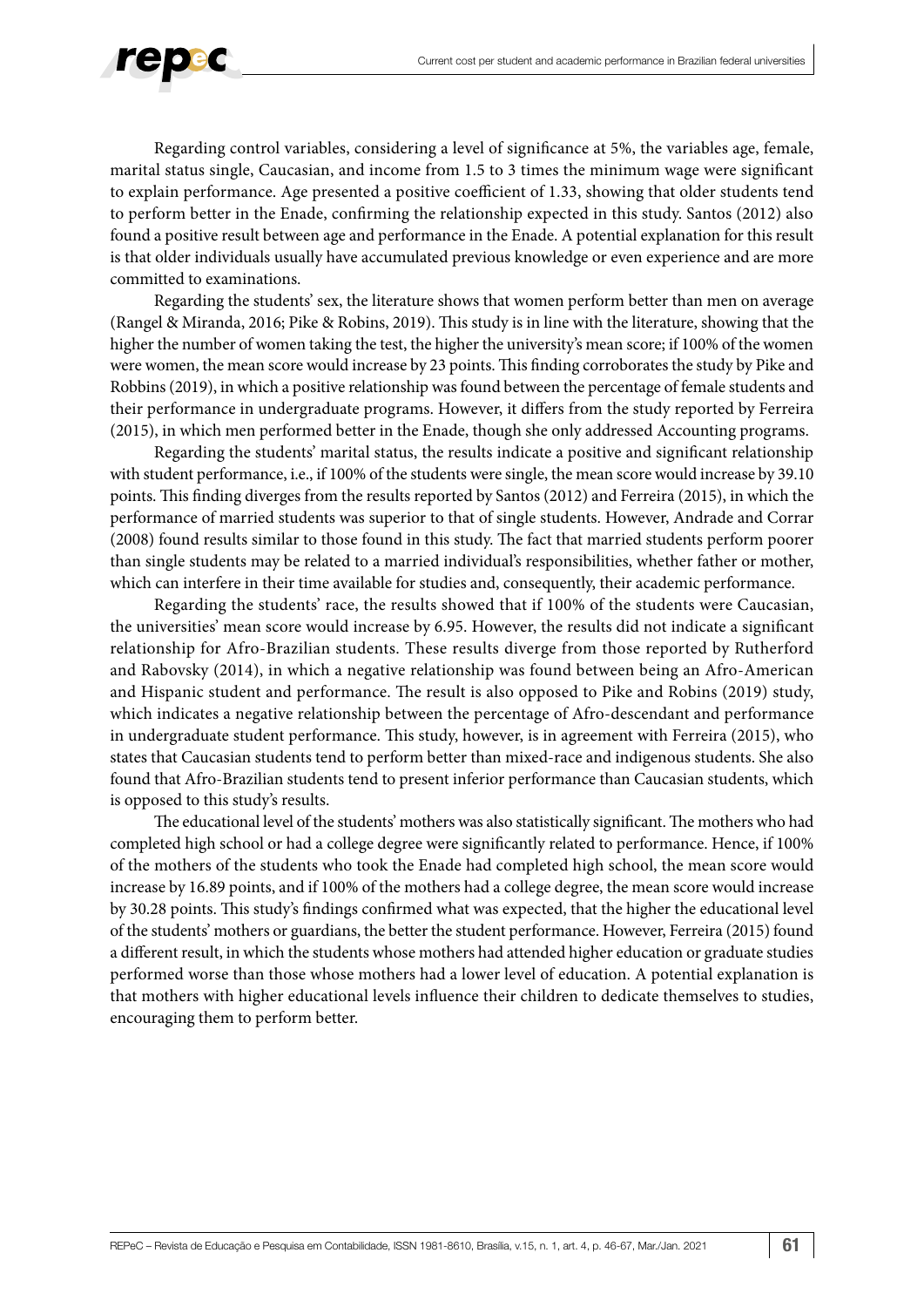

Finally, regarding the students' income, the results revealed a positive and statistically significant relationship between students with a family income from 1.5 and 3 times the minimum wage and performance. The remaining income ranges were not significant. Even though it was expected that students at higher levels of family income would present superior performance, the model's results do not indicate this relationship. This finding is opposed to the study by Ferreira (2015), in which students with higher family incomes tend to perform better than those with lower family incomes. However, Moreira (2010) reports that student performance among students with higher family income is inferior to the performance of students from lower family income levels. A potential explanation for students with lower income performing better than those at higher income levels may be motivation. Students with lower incomes may consider the university to be an opportunity to grow personally and professionally, consequently, dedicate themselves more intensively to academic activities. In this sense, Diaz (2007) notes that there is a limited effect of income on student performance; that is, there is a point in which this effect starts decreasing.

#### Table 3

### **Results from the regression model with panel data**

| <b>Variables</b>                    | Coefficient | P-value |
|-------------------------------------|-------------|---------|
| Current cost without UH (COSTS)     | $-0.00007$  | 0.18    |
| Age (AGE)                           | 1.33        | 0.00    |
| Female sex (SEXFEM)                 | 23.38       | 0.00    |
| Marital status (SINGLE)             | 39.10       | 0.00    |
| Race (CAUCASIAN)                    | 6.95        | 0.03    |
| Race (AFRO)                         | 9.06        | 0.12    |
| Mother's education (HIGHSCHOOL)     | 16.89       | 0.00    |
| Mother's education (COLLEGE)        | 30.28       | 0.00    |
| Income (INCOMEUP1.5)                | $-3.37$     | 0.25    |
| Income (INCOME1.5TO3)               | 14.51       | 0.00    |
| Income (INCOME3TO4.5)               | $-4.56$     | 0.38    |
| Income (INCOME4.5TO6)               | 8.29        | 0.20    |
| Constant                            | $-48.40$    | 0.00    |
| Chow test                           |             | 0.00    |
| Breusch and Pagan test              |             | 0.00    |
| Hausman test                        |             | 0.00    |
| Wooldridge test for autocorrelation |             | 0.00    |
| Wald test for heteroscedasticity    |             | 0.00    |
| VIF for multicollinearity           |             | 2.83    |
| Ramsey test to specify the model    |             | 0.00    |
| Doornik-Hansen                      |             | 0.01    |
| $Conversc.$ study's data            |             |         |

Source: study's data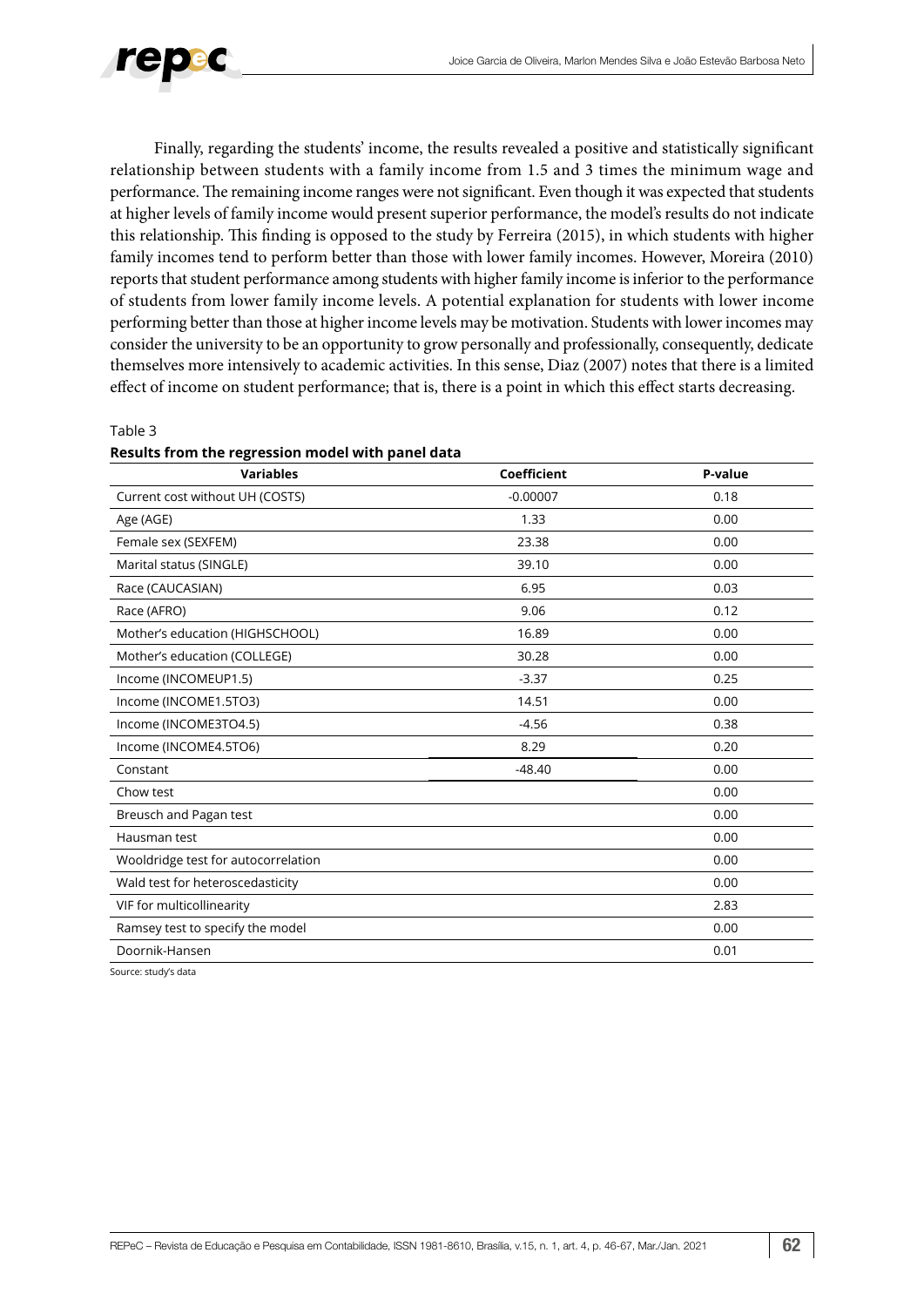

Despite the importance of identifying the relationship between expenditure with education and student performance, no evidence was found regarding how resources can promote universities' results. Results concerning the students' sociodemographic variables and the universities' current cost per student indicate that in this sample, the sociodemographic factors were more important for student performance than the resources applied by HEIs. Ferreira (2015) believes that students from public universities have a differentiated profile, as they tend to be more engaged with studies. On the other hand, Pike *et al*. (2011) state that the university's resources are indirectly related to the students' expected results because these resources have the potential to improve the qualification of professors, which in turn benefit student performance.

## **5. Final Considerations**

It is relevant to investigate the impact of HEIs expenditure on student performance considering a context in which resources available to federal universities are scarce. The main effects include a potential decrease in student performance. Therefore, this study's objective was to identify the relationship between current cost per student among federal universities and undergraduate student performance. Thus, a total of 62 Brazilian federal universities were analyzed from 2010 to 2019.

The results did not show a relationship between student performance and the HEIs expenditures. Therefore, hypothesis H1: Federal universities with higher current cost per student tend to perform better in the Enade, was rejected. The sociodemographic factors, on the other hand, such as age, race, sex, marital status, maternal education, and income, present a relevant influence on performance in the Enade. Hence, the conclusion is that factors inherent to the students' context have a more significant impact on performance than the resources invested in universities, which corroborates Ferreira's findings (2015).

A possible explanation for cost per student being irrelevant for student performance may be that for it to have any impact would require other than only the amount of resources, i.e., good resources management (Rocha & Funchal, 2019). Additionally, Pike *et al*. (2011) indicate that the HEIs' levels of costs would be related to student performance in the first years of a program. Hence, considering that Enade was adopted as a proxy for performance in this study, the students' background and their cumulative knowledge in the program, additional evidence may be obtained if other measures are adopted to verify student performance in the programs' first years. Other peculiarities of the institutions analyzed here may also affect the level of costs, considering that the relationship between costs and student performance remains unclear. Dahlvig *et al*. (2020) believe that the relationship between resources and student performance is not direct or linear; that is, after a certain point, increments in the level of resources would not affect student performance. Additionally, other variables may be relevant for this analysis because they tend to affect costs or even student performance, such as: when the institution was founded, its location, the programs offered, and the faculty members' degree, among others.

This study's limitations include a lack of data that would enable assigning current costs per student into subgroups. Being able to classify costs into categories would enable a clearer perspective of how the universities' expenditures are allocated, such as cleaning, energy, personnel, and others, which may have an isolated impact on student performance. Another limitation is that even though data from the Enade were analyzed from 2010 to 2019, distinct fields of knowledge are evaluated in each Enade. For this reason, the mean scores may have been affected given the different fields of knowledge that were evaluated in the study period, as well as due to the different programs provided by each of the HEI in the sample.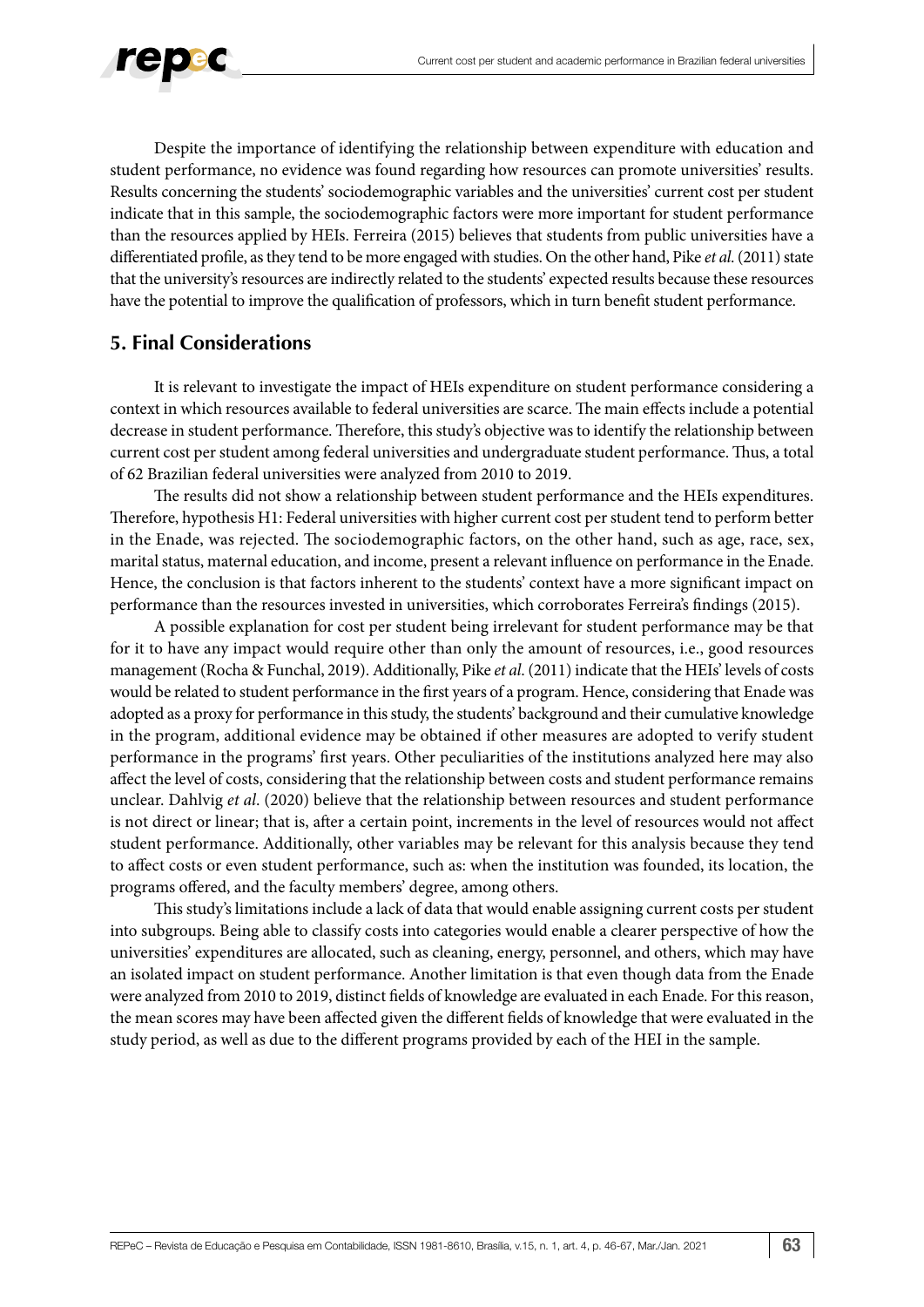

From the higher education's perspective, it is crucial for the institutions to identify the expenditures more likely to improve student performance (Pike & Robbins, 2019). Therefore, future studies are needed to assess the level of costs and specific performance in the different fields of knowledge such as exact, human, social sciences, etc. Additionally, other proxies should be adopted for universities' expenditures that enable specific analyses of groups of expenditures to contribute to relevant discussions. Therefore, a potential topic for future studies would be to analyze the performance of programs in the health field, considering, among the determinants of current cost per student, the costs with UH, as this field also include hospital infrastructure. Future studies are suggested to use other estimation models, considering lags in the relationship between the HEIs' level of costs and scores the students obtain the Enade. Finally, data concerning the different levels of the universities' infrastructure and development could be considered, such as how old a university is, the types of programs it offers (undergraduate, Master's, and doctoral programs), and proxies for the institutions' infrastructure.

## **References**

- Andrade, J. X., & Corrar, L. J. (2008). Condicionantes do desempenho dos estudantes de Contabilidade: evidências empíricas de natureza acadêmica, demográfica e econômica. Revista de Contabilidade da UFBA, 1(1), 62-74. Recuperado em 22 novembro, 2020, de https://portalseer.ufba.br/index.php/ rcontabilidade/article/view/2581
- Araújo, E. A. T., Camargos, M. A., Camargos, M. C. S., & Dias, A. T. (2013). Desempenho Acadêmico de Discentes do Curso de Ciências Contábeis: Uma análise dos seus fatores determinantes em uma IES Privada.Contabilidade Vista & Revista,24(1), 60-83. Recuperado em 14 julho, 2019, de https:// revistas.face.ufmg.br/index.php/contabilidadevistaerevista/article/view/1181
- Banco Mundial. (2017). Um ajuste justo: análise da eficiência e equidade do gasto público no Brasil. Washington, D.C.: BIRD/Banco Mundial. Recuperado em 11 maio, 2019, de https://www. worldbank.org/pt/country/brazil/publication/brazil-expenditure-review-report
- Bandeira, M., Rocha, S. S., Freitas, L. C., Del Prette, Z. A. P., & Del Prette, A. (2006). Habilidades sociais e variáveis sociodemográficas em estudantes do ensino fundamental. Psicologia em estudo, 11(3), 541-549. Doi: https://doi.org/10.1590/S1413-73722006000300010
- Barbosa, G., Freire, F., & Crisóstomo, V. (2011). Análise dos indicadores de gestão das IFES e o desempenho discente no ENADE. Revista da Avaliação da Educação Superior,16(2), 317-343. Doi: https://doi. org/10.1590/S1414-40772011000200005
- Braga, D. B., & Franco, L. R. H. R. (2004). Revolucionando as técnicas de aprendizagem da engenharia com o EAD. In World Congress on Engineering and Technology Education, Guarujá, São Paulo, Brasil.
- Brandão, A. S., Silva, A. T. B., & Loureiro, S. R. (2017). The Predictors of Graduation: Social Skills, Mental Health, Academic Characteristics. Paidéia, 27(66), 117–125. Doi: https://doi.org/10.1590/1982- 43272766201714
- Chauí, M. (2003). A universidade pública sob nova perspectiva. Revista brasileira de educação, 24(1), 5-15. Doi: https://doi.org/10.1590/S1413-24782003000300002
- Chiau, A. V., & Panucci-Filho, L. (2014). Custos nas instituições federais de ensino superior: Análise comparativa entre duas Universidades Federais do Sul do Brasil. REICE, Revista Iberoamericana sobre Calidad, Eficacia y Cambio em Educación, 12(1), 55-71. Recuperado em 09 julho, 2019, de https://www.redalyc.org/pdf/551/55129541004.pdf
- Dahlvig, C. A., Dahlvig, J. E., &Chatriand, C. M. (2020). Institutional expenditures and student graduation and retention. Christian Higher Education, 1-13. Doi: https://doi.org/10.1080/15363759.2020.1712561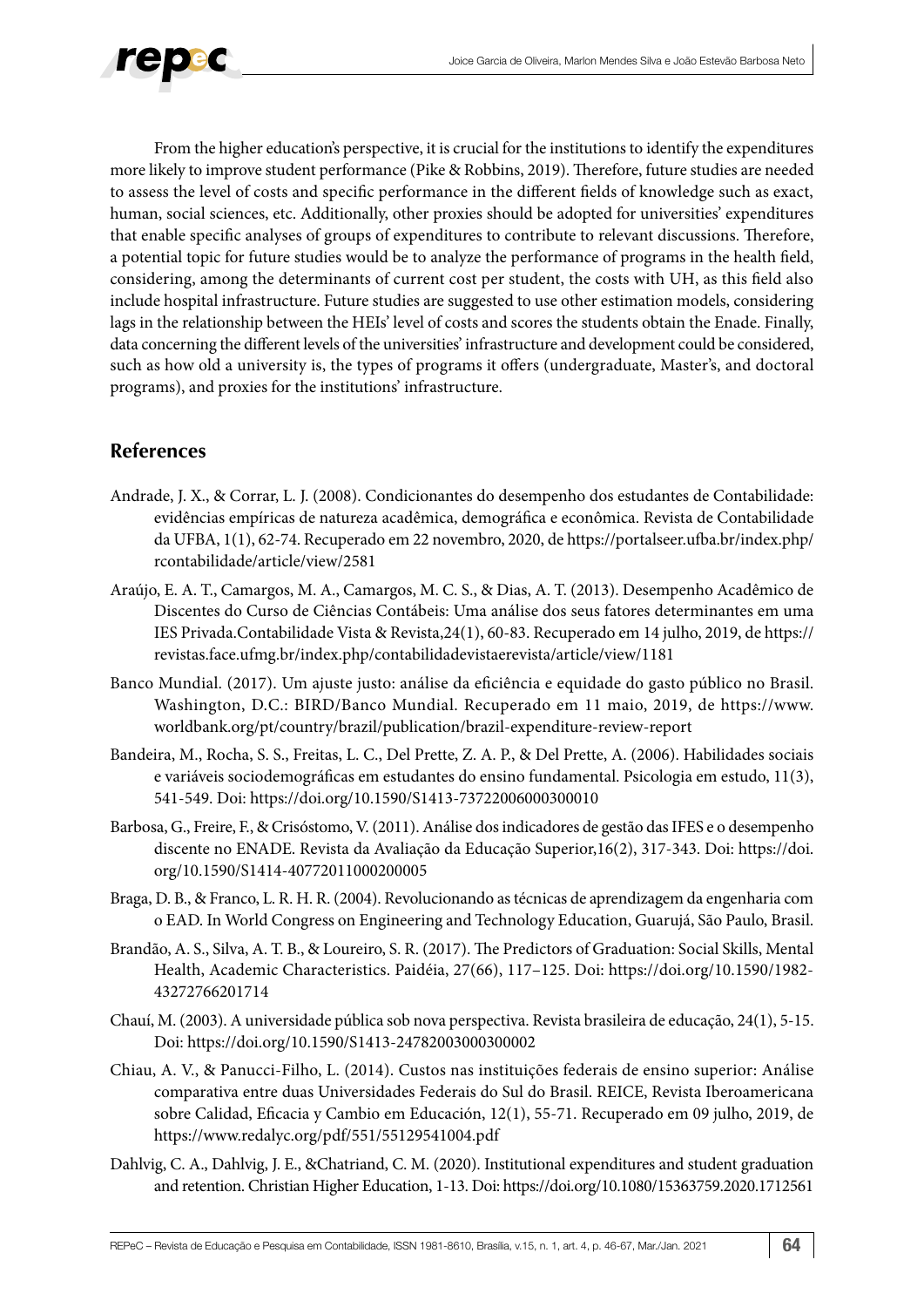

- Diaz, M. D. M. (2007). Efetividade no ensino superior brasileiro: aplicação de modelos multinível à análise dos resultados do Exame Nacional de Cursos. Revista EconomiA, 8(1), 93-120. Recuperado em 27 novembro, 2020, de http://anpec.org.br/revista/vol8/vol8n1p93\_120.pdf
- Eikner, A. E., & Montondon, L. (2006). Evidence on factors associated with success in intermediate accounting I. The Accounting Educators' Journal, 13. Recuperado em 10 julho, 2019, de https:// www.researchgate.net/publication/268343070\_Evidence\_on\_Factors\_Associated\_with\_Success\_ in\_Intermediate\_Accounting\_I
- Fagundes, C. V., Luce, M. B., & Espinar, S. R. (2014). O desempenho acadêmico como indicador de qualidade da transição Ensino Médio-Educação Superior. Ensaio: Avaliação e Políticas Públicas em Educação, 22(84), 635-669. Doi: https://doi.org/10.1590/S0104-40362014000300004
- Ferreira, M. A., (2015). Determinantes do desempenho discente no ENADE em cursos de ciências contábeis. Dissertação de Mestrado. Universidade Federal De Uberlândia. Uberlândia, MG, Brasil. Recuperado em 14 maio, 2019, de https://repositorio.ufu.br/bitstream/123456789/12620/1/ DeterminantesDesempenhoDiscente.pdf
- Gil, A. C. (2018). Didática do Ensino Superior. (2a ed.). São Paulo: Atlas.
- Hair, J. H. J., Anderson, R. E., & Tatham, R.L. (2005). Análise Multivariada de Dados. (5a ed.). Porto Alegre: Bookman.
- Hedges, L. V., Laine, R. D., & Greenwald, R. (1994). An exchange: Part I: Does money matter? A metaanalysis of studies of the effects of differential school inputs on student outcomes. Educational researcher, 23(3), 5-14. Doi: https://doi.org/10.3102/0013189X023003005
- Hong, K., & Zimmer, R. (2016). Does Investing in School Capital Infrastructure Improve Student Achievement? Economics of Education Review,53(1) 143–158. Doi: https://doi.org/10.1016/j. econedurev.2016.05.007
- Instituto Brasileiro de Geografia e Estatística IBGE. (2019). Desigualdades sociais por cor ou raça no Brasil. Recuperado em 24 novembro, 2020, de https://biblioteca.ibge.gov.br/visualizacao/livros/ liv101681\_informativo.pdf
- Instituto Brasileiro de Geografia e Estatística IBGE. (2020). Inflação. Recuperado em 24 novembro, 2020, de https://www.ibge.gov.br/explica/inflacao.php
- Instituto Nacional de Estudos e Pesquisas Educacionais Anísio Teixeira INEP. (2017). Censo da Educação Superior. Retrieved on July 18, 2019, from http://download.inep.gov.br/educacao\_superior/censo\_ superior/documentos/2018/censo\_da\_educacao\_superior\_2017-notas\_estatisticas2.pdf
- Instituto Nacional de Estudos e Pesquisas Educacionais Anísio Teixeira INEP. (2019). ENADE. Retrieved on July 5, 2019, from http://inep.gov.br/enade
- Instituto Nacional de Estudos e Pesquisas Educacionais Anísio Teixeira INEP. (2020). Indicadores de Qualidade da Educação Superior. Retrieved on December30, 2020, fromhttps://www.gov.br/inep/pt-br/areas-deatuacao/pesquisas-estatisticas-e-indicadores/indicadores-de-qualidade-da-educacao-superior
- Lei nº 9.394, de 20 de dezembro de 1996. (1996). Lei das Diretrizes e Bases da Educação Nacional. Brasília. Retrieved on June 16, 2019, from http://www.planalto.gov.br/ccivil\_03/LEIS/l9394.htm
- Lei nº 10.861, de 14 de abril de 2004. (2004). Institui o Sistema Nacional de Avaliação da Educação Superior – SINAES e dá outras providências. Retrieved on June 4, 2019, fromhttp://www. planalto.gov.br/ccivil\_03/\_ato2004-2006/2004/lei/l10.861.htmecial%20denominado%20 %22Viol%C3%AAncia%20Dom%C3%A9stica%22
- Lei nº 12.711. de 29 de agosto de 2012. Dispõe sobre o ingresso nas universidades federais e nas instituições federais de ensino técnico de nível médio e dá outras providências. Retrieved on June 15, 2019, from http://www.planalto.gov.br/ccivil\_03/\_ato2011-2014/2012/lei/l12711.htm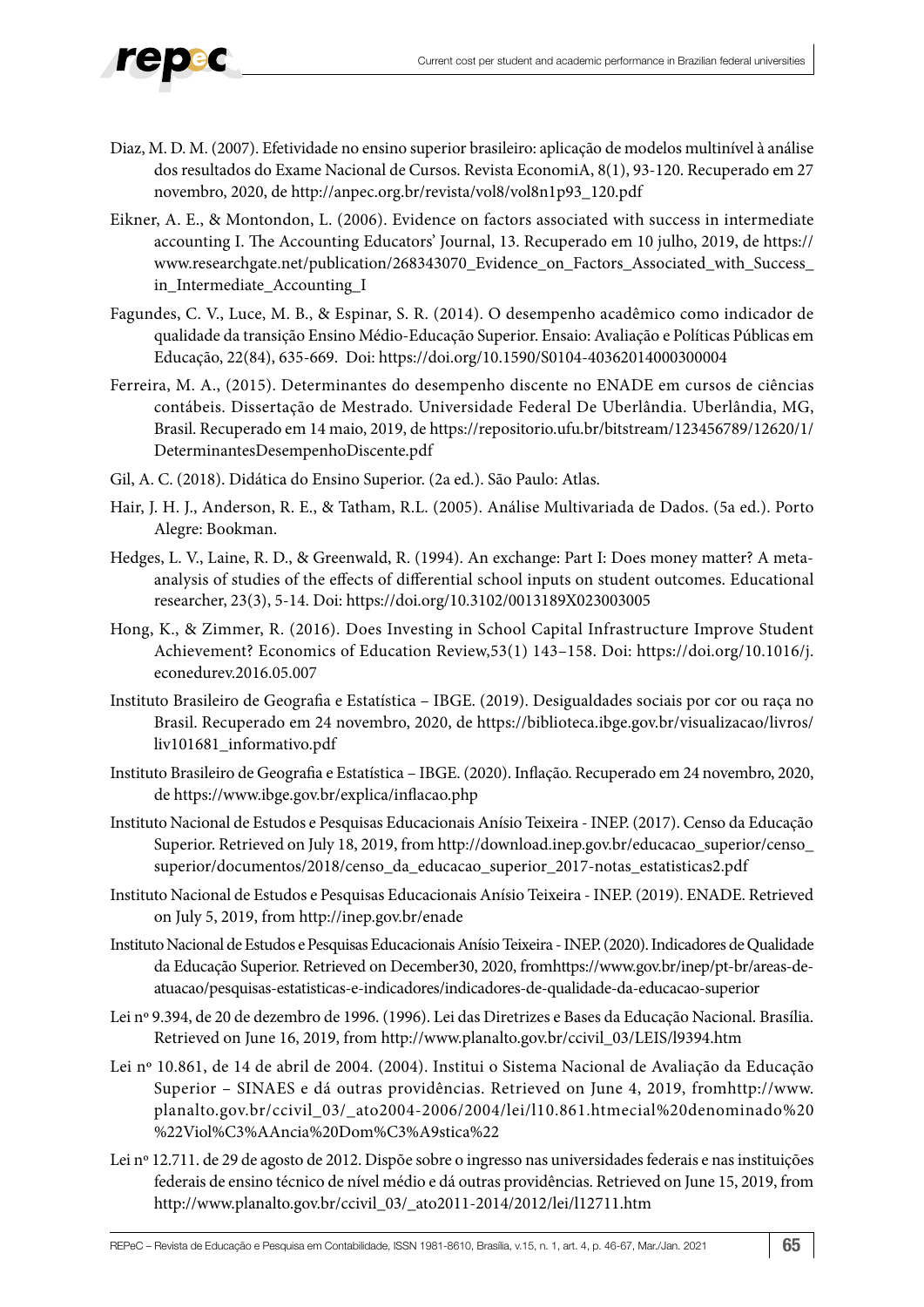- Lei nº 13.409, de 28 de dezembro de 2012. Altera a Lei nº 12.711, de 29 de agosto de 2012, para dispor sobre a reserva de vagas para pessoas com deficiência nos cursos técnico de nível médio e superior das instituições federais. Retrieved on November 26, 2020, from https://www2.camara.leg.br/legin/ fed/lei/2016/lei-13409-28-dezembro-2016-784149-publicacaooriginal-151756-pl.html
- Lemos, K. C. S.; & Miranda, G. J., (2015). Alto e Baixo Desempenho no Enade: Que Variáveis Explicam? Revista Ambiente Contábil, 7(2), 101-118. Retrieved on July 08, 2019, from http://www.atena.org. br/revista/ojs-2.2.3-08/index.php/Ambiente/article/view/2469/2123
- Lins, L. M. (2013). Educação e economia: um estudo da relação entre estrutura produtiva e demandas educacionais nas regiões metropolitanas de São Paulo e Belo Horizonte. Dissertação de mestrado, Universidade de São Paulo, São Paulo, SP, Brasil. Retrieved on June 10, 2019, from https://teses.usp. br/teses/disponiveis/8/8132/tde-13112013-111300/publico/2013\_LeonardoMeloLins\_VCorr.pdf
- Magalhães, F. A. C., & Andrade, J. X. (2006). Exame vestibular, características demográficas e desempenho na universidade: em busca de fatores preditivos. In Congresso USP de Controladoria e Contabilidade, São Paulo, São Paulo, Brasil. Retrieved on May28, 2020, from https://congressousp.fipecafi.org/ anais/artigos62006/555.pdf
- Martins, G. D. A., & Theóphilo, C. R. (2009). Metodologia da investigação cientifica para Ciências Sociais Aplicadas (2a ed.). São Paulo: Atlas.
- Masasi, N. J. (2012). How personal attribute affect students' performance in undergraduate accounting course: A case of adult learner in Tanzania. International Journal of Academic Research in Accounting, Finance and Management Sciences, 2(2), 201-211.
- Matarazzo, D. C. (2008). Análise financeira de balanços: abordagem básica e gerencial. (6ª ed.). São Paulo: Atlas.
- Miranda, G. J., Lemos, K. C. S., Oliveira, A. S., & Ferreira, M. A. (2015). Determinantes do desempenho acadêmico na área de negócios. Revista Meta: Avaliação, 7(20), 175-209. Doi: https://doi. org/10.22347/2175-2753v7i20.264
- Moreira, A. M. D. A. (2010). Fatores institucionais e desempenho acadêmico no ENADE: um estudo sobre os cursos de biologia, engenharia civil, história e pedagogia. Tese de Doutorado, Universidade de Brasília, Brasília, DF, Brasil. RetrievedonNovember27, 2020, from https://repositorio.unb.br/ handle/10482/8663
- Moura, M. (2019) Universidades públicas respondem por mais de 95% da produção científica do Brasil. Blog, Política Científica e Tecnológica. Retrieved on November 25, 2020, fromhttps://ciencianarua. net/universidades-publicas-respondem-por-mais-de-95-da-producao-cientifica-do-brasil/.
- Oliveira, J. C. K., Correa, D. M. M. C., Alencar, R. C., Crisostomo, V. L., & Catrib, A. M. F. (2018). Estudo Preditivo do Impacto Orçamentário da Emenda Constitucional Nº 95/2016 nas Universidades Federais Brasileiras. In: XXI Semead - Seminários em Administração, São Paulo, São Paulo, Brasil. Retrieved on January 05, 2021, from https://login.semead.com.br/21semead/anais/resumo. php?cod\_trabalho=2201
- Pike, G. R., & Robbins, K. R. (2019). Using Panel Data to Identify the Effects of Institutional Characteristics, Cohort Characteristics, and Institutional Actions on Graduation Rates. Research in Higher Education, 61(1), 485-509. Doi: https://doi.org/10.1007/s11162-019-09567-7
- Pike, G. R., Kuh, G. D., McCormick, A. C., Ethington, C. A., & Smart, J. C. (2011). If and when money matters: The relationships among educational expenditures, student engagement and students' learning outcomes. Research in Higher Education, 52(1) 81-106. Doi: https://doi.org/10.1007/s11162-010-9183-2
- Pike, G. R., Smart, J. C., Kuh, G. D., & Hayek, J. C. (2006). Educational expenditures and student engagement: When does money matter? Research in Higher Education, 47(7), 847-872. Doi: https:// doi.org/10.1007/s11162-006-9018-3